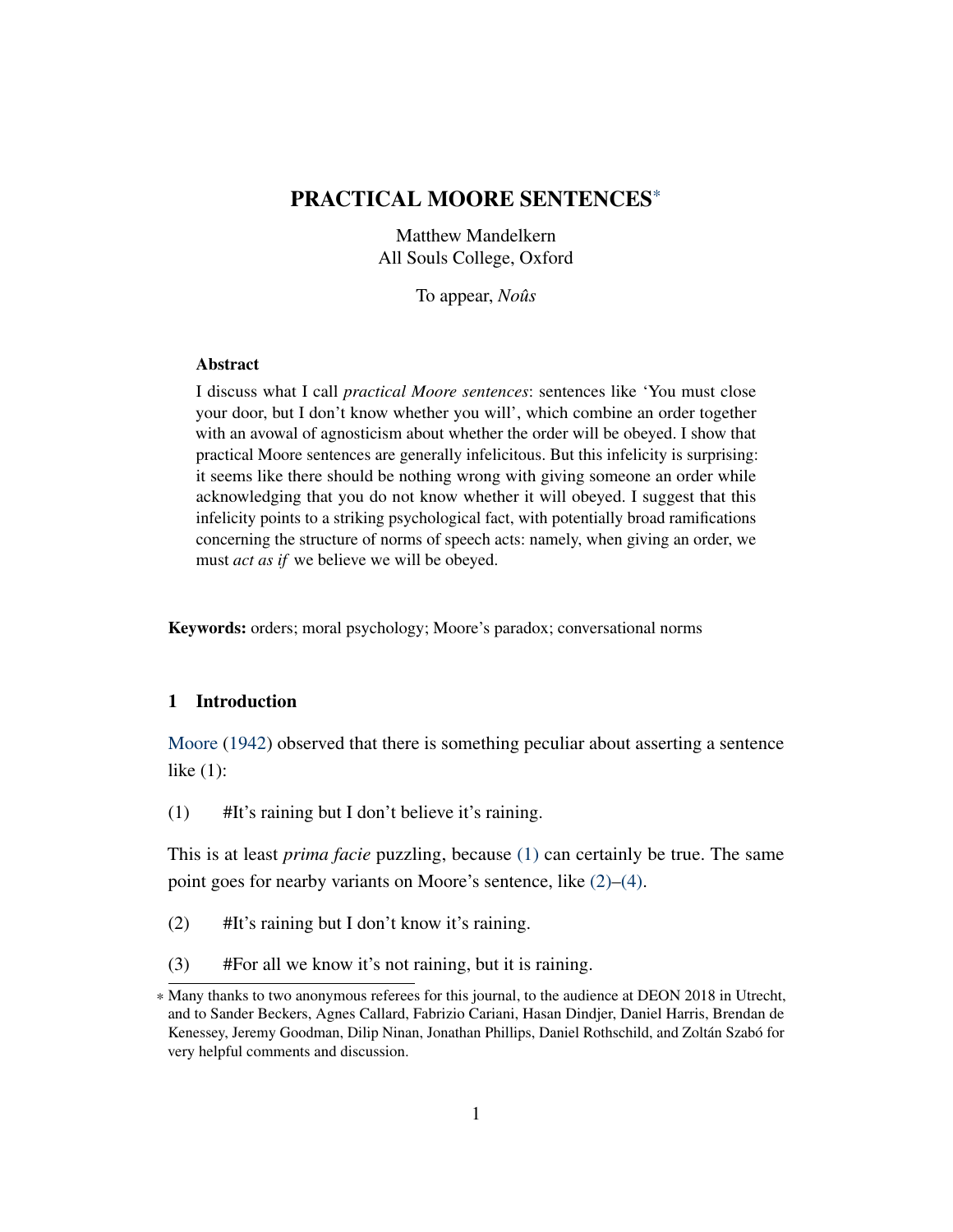## (4) #It might not be raining but it is. [Wittgenstein](#page-31-0) [\(2001/1953:](#page-31-0) II.x.109)

The lesson of these *Moore sentences*, many have thought, is that you must bear the right cognitive attitude towards what you assert—you must know, or at least believe, what you assert. And given plausible assumptions about the logics of knowledge and belief, it is impossible to know or believe the content of a Moore sentence. Suppose, for instance, that you knew [\(2\).](#page-0-1) Then, assuming knowledge distributes over conjuncts, you would know that you don't know it's raining. By the factivity of knowledge, it would follow, absurdly, that you know it's raining and that you don't know it's raining. Similar considerations go for the other variants.<sup>[1](#page-0-3)</sup>

In this paper I discuss a parallel to Moore sentences in the practical domain. *Practical Moore sentences* are sentences like [\(5\),](#page-1-0) which conjoins an order with an avowal of ignorance about whether it will be obeyed:

<span id="page-1-0"></span>(5) #You must close the door, but I don't know whether you will.

Building on observations from [Silk](#page-31-1) [2015,](#page-31-1) [2018,](#page-31-2) I argue that sentences like this are in general infelicitous. I argue that this infelicity is surprising, because there are many circumstances in which both conjuncts of a sentence like [\(5\)](#page-1-0) seem to be true. Indeed, the situation is even more puzzling than for Moore sentences, because (unlike for Moore sentences) there are many situations in which both conjuncts of [\(5\)](#page-1-0) are not only true but also knowable and believable; and, indeed, many situations in which each conjunct on its own is assertable, despite the fact that there are no situations where the whole conjunction is assertable. I argue that, like Moore sentences, practical Moore sentences teach us something new about attitudes: in giving an order, you must act towards your addressee as if you believe your order will be obeyed (whether or not you actually believe it will be). If this is right, it is a surprising fact about ordering, which may also have broad ramifications concerning the norms governing speech acts in general.

<sup>1</sup> See [Hintikka](#page-30-1) [1962](#page-30-1) for this line of reasoning. Wittgenstein's variant with 'might' in [\(4\)](#page-0-2) introduces some interesting complications, since sentences like [\(4\)](#page-0-2) embed differently from Moore sentences; see [§4.3](#page-12-0) for discussion.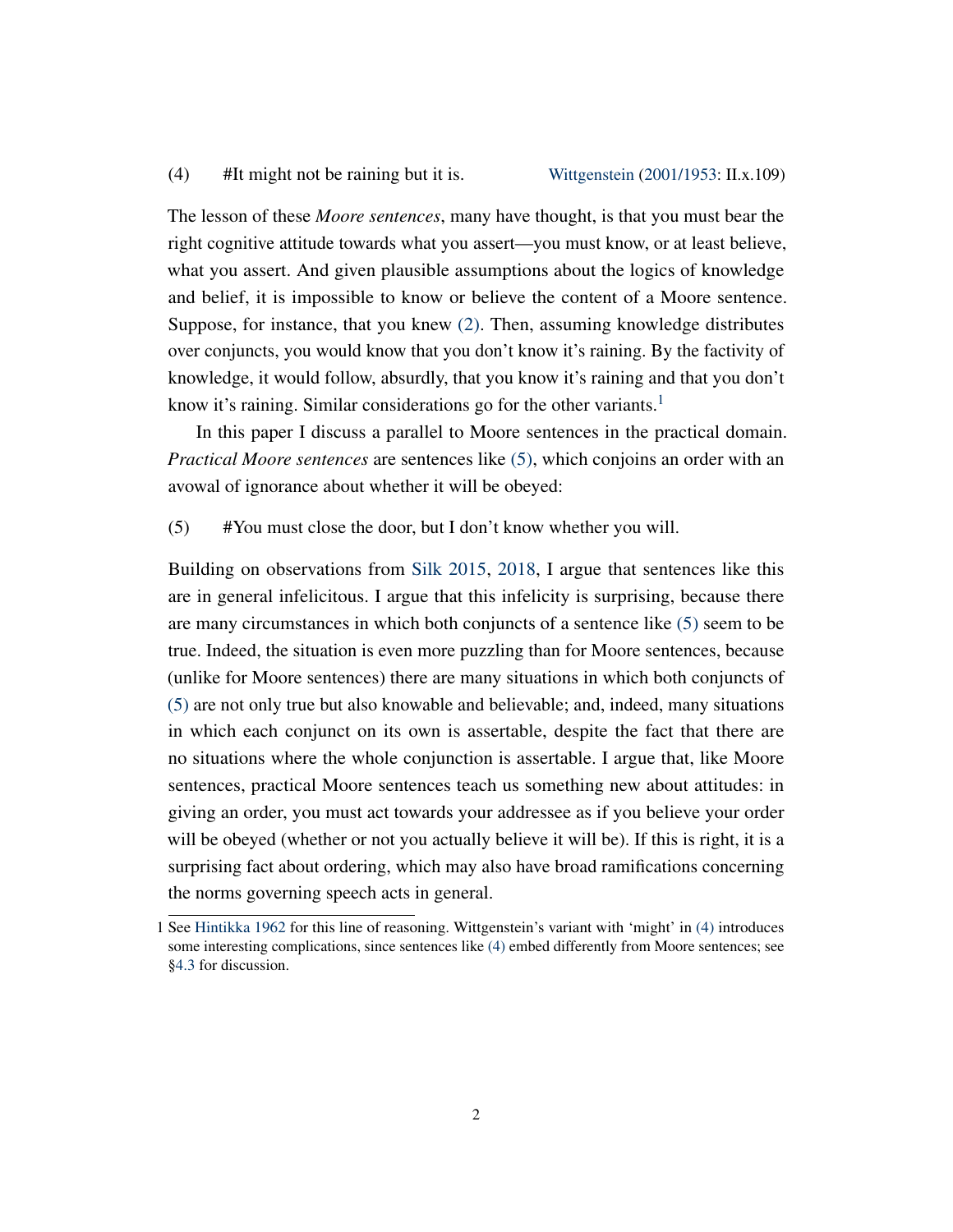# 2 Practical Moore sentences

Suppose Sue is ordering her student Liz to turn in her final paper by the end of the exam period. She might do so by saying one of the following:

- <span id="page-2-0"></span>(6) You must turn in your final paper by the end of the exam period.
- (7) Turn in your final paper by the end of the exam period.

Or, in a peremptory mood, (8) or (9):

- (8) I order you to turn in your final paper by the end of the exam period.
- <span id="page-2-1"></span>(9) I command you to turn in your final paper by the end of the exam period.

Now, Sue is an experienced teacher. She knows that students don't always get their papers in on time. She knows that Liz in particular is a chronic procrastinator. She wants Liz to know that she knows this, too, so that Liz understands the potential consequences. She might communicate this with any of the following:

- <span id="page-2-2"></span>(10) You might not turn your paper in on time.
- (11) I don't know if you will turn your paper in on time.
- <span id="page-2-3"></span>(12) For all I know, you won't turn your paper in on time.

She might carry on 'In that case, you'll fail the class'.

This is all perfectly quotidian. The observation at the heart of this paper is that there is something wrong with asserting the *conjunction* of any of the sentences in  $(6)$ – $(9)$  together with any of the sentences in  $(10)$ – $(12)$ . Here is a sampling of possible combinations:[2](#page-0-3)

- <span id="page-2-4"></span>(13) #You must turn in your final paper by the end of the exam period, but you might not turn your paper in by then.
- (14) #You must turn in your final paper by the end of the exam period, but I don't know if you will turn your paper in by then.

<sup>2</sup> I assume that 'but' and 'and' both have the core semantics of conjunction, and schematize both using '∧'.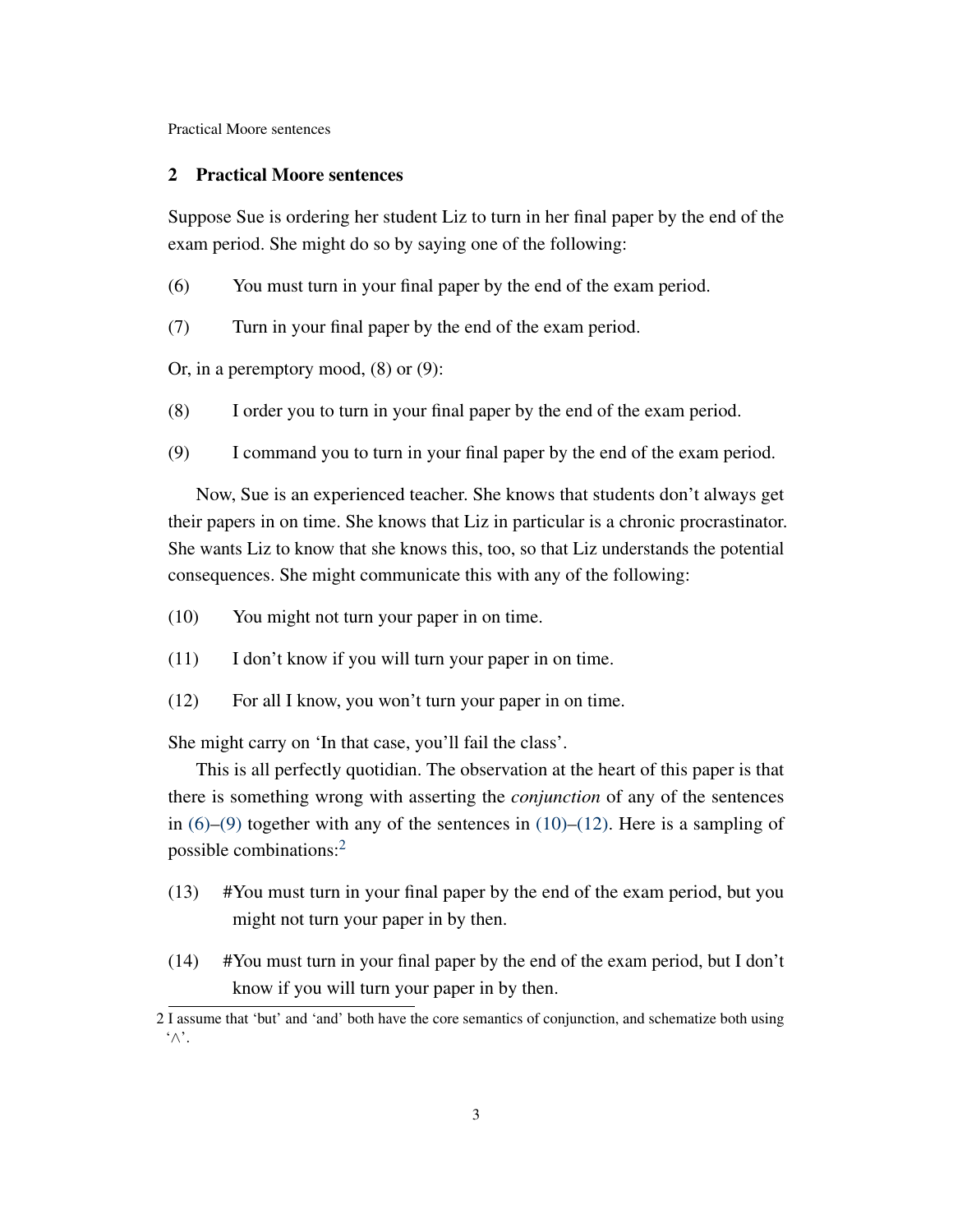- (15) #You must turn in your final paper by the end of the exam period, but for all I know you won't turn your paper in by then.
- (16) #You might not turn your final paper by the end of the exam period, but turn in your final paper by then.
- (17) #I don't know if you will turn in your final paper by the end of the exam period, but turn in your final paper by then.
- (18) #I order you to turn in your final paper by the end of the exam period, but you might not turn it in by then.
- <span id="page-3-2"></span>(19) #I order you to turn in your final paper by the end of the exam period, but I don't know if you will turn it in by then.

Note that the infelicity does not depend on the order of the conjuncts: thus e.g.  $(20)$  is just as infelicitous as  $(13)$ , and  $(21)$  is as bad as  $(19)$ :

- <span id="page-3-0"></span>(20) #You might not turn your paper in by the end of the exam period, but you must turn it in by then.
- <span id="page-3-1"></span>(21) #I don't know if you will turn in your final paper by the end of the exam period, but I order you to do so.

The observation that conjoining deontic modals with corresponding avowals of ignorance leads to infelicity is due to [Silk](#page-31-1)  $2015$ ,  $2018$ <sup>[3](#page-0-3)</sup>. The range of present data suggests that that infelicity is just one part of a broader pattern. What is the generalization that these data point towards?

<sup>3</sup> [Silk](#page-31-1) [\(2015\)](#page-31-1)'s example is 'I'm not sure if Alice will come clean, but she must'. Silk's discussion is brief, but, as will become clear, I am in agreement with the basic idea: 'Uttering  $\ulcorner$ Must  $\varphi \urcorner$  not only conveys that  $\Box \phi$ -possibilities are unacceptable; it suggests that  $\Box \phi$ -possibilities aren't even on the table for consideration. Of course obligations can go unfulfilled. What is interesting is that speakers appear to assume otherwise, at least for the purposes of conversation, when expressing obligations with 'must'.' [Ninan](#page-30-2) [\(2005\)](#page-30-2) discusses similar but importantly different sentences; see [§4.4](#page-17-0) for discussion. [Frank](#page-29-0) [\(1996\)](#page-29-0), [Kaufmann](#page-30-3) [\(2012\)](#page-30-3), [Condoravdi & Lauer](#page-29-1) [\(2012\)](#page-29-1), [Harris](#page-30-4) [\(2017\)](#page-30-4) discuss 'deontic Moore paradoxes', which are conjunctions like 'Call him at home! I don't want you to'; these are different from our practical Moore sentences, and, I think, pose different problems.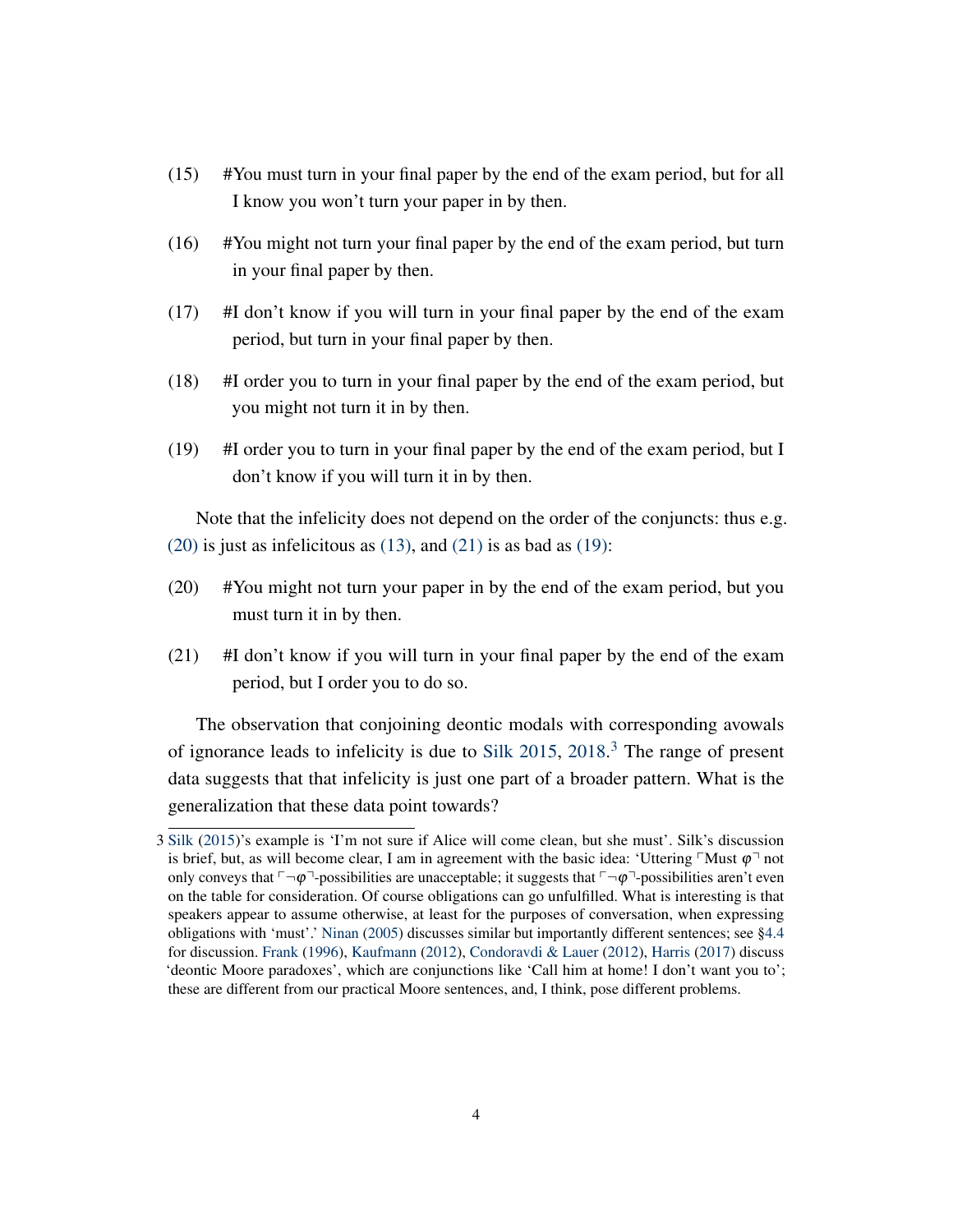Sentences [\(6\)](#page-2-0)[–\(9\)](#page-2-1) are all order-giving sentences: sentences in which the speaker orders the addressee to do some action  $\varphi$ .<sup>[4](#page-0-3)</sup> Let us use 'ORDER( $\varphi$ )' as a schema which ranges over uses of sentences which are orders to do  $\varphi$ :<sup>[5](#page-0-3)</sup> this includes sentences containing strong deontic necessity modals which are intended as orders  $($  $\ulcorner$  You must do  $\varphi$ <sup>-</sup>,  $\Box$  You have to do  $\varphi$ <sup>-</sup>,  $\Box$  You can't do  $\varphi$ <sup>-</sup>; though not when these are restricted in a way which makes it clear that they are not intended to be orders, as in 'According to certain morally bad laws, you must kill your grandmother'); imperatives which are intended as orders ( $\Box$ Do  $\varphi$ ! $\Box$ , though not as in permissive uses, as in 'Close the door! Leave it open! I don't care!'); and performative orders  $(\ulcorner I$  order you to do  $\varphi$ !].

Sentences  $(10)$ – $(12)$  are all proposals to leave it open that some state of affairs obtains. Let us use ' $OPEN(\varphi)$ ' as a schema which ranges over uses of sentences which propose to leave it open that  $\varphi$  is true: these include epistemic possibility claims ( $\lceil \text{Might } \varphi \rceil$ ,  $\lceil \text{Could } \varphi \rceil$ ), as well as avowals of ignorance ( $\lceil \text{I don't know} \rceil$ whether  $\varphi$ <sup> $\exists$ </sup>, For all I know,  $\varphi$ <sup> $\exists$ </sup>).

With this in hand, I propose that the right generalization to draw from the infelicity of sentences like [\(13\)–](#page-2-4)[\(21\)](#page-3-1) is the following:

Speech acts of the form  $\ulcorner$ ORDER $(\phi) \land$ OPEN $(\neg \phi)$  $\urcorner$  and of the form  $\ulcorner$  OPEN( $\neg \phi$ ) $\land$ ORDER( $\phi$ ) $\urcorner$  are typically infelicitous.

This generalization explains the infelicity of [\(13\)](#page-2-4)[–\(21\).](#page-3-1) Moreover, it makes the right predictions about further data in the neighborhood. First, note that further permutations which have the form of practical Moore sentences are all, as far as I can tell, infelicitous. Thus to get one more case on the table, suppose Liz is storming out of Sue's office in a huff. Sue wants Liz to close the door behind her, but knows that Liz might not listen to her. The following all sound quite weird in this situation:

(22) #You might not close the door, but close it!

<sup>4</sup> That these are used to give orders is obvious for the imperative and performative variants. That this is so for the strong deontic necessity modals ('must', 'have') is less obvious, but something that [Ninan](#page-30-2) [\(2005\)](#page-30-2) argues for, citing [Leech](#page-30-5) [1971,](#page-30-5) [Kamp](#page-30-6) [1973,](#page-30-6) [Coates](#page-29-2) [1983,](#page-29-2) [Palmer](#page-30-7) [1986;](#page-30-7) I will follow Ninan here, making this natural assumption without further argument. I do not claim that imperatives or strong deontic necessity modals are *only* used to give orders, as I discuss further presently.

<sup>5</sup> For simplicity, I will assume we can model actions as propositions. I will be sloppy about use and mention, and I will move somewhat freely between thinking of schemas like 'ORDER $(\varphi)$ ' as ranging over uses of sentences versus the sentences used.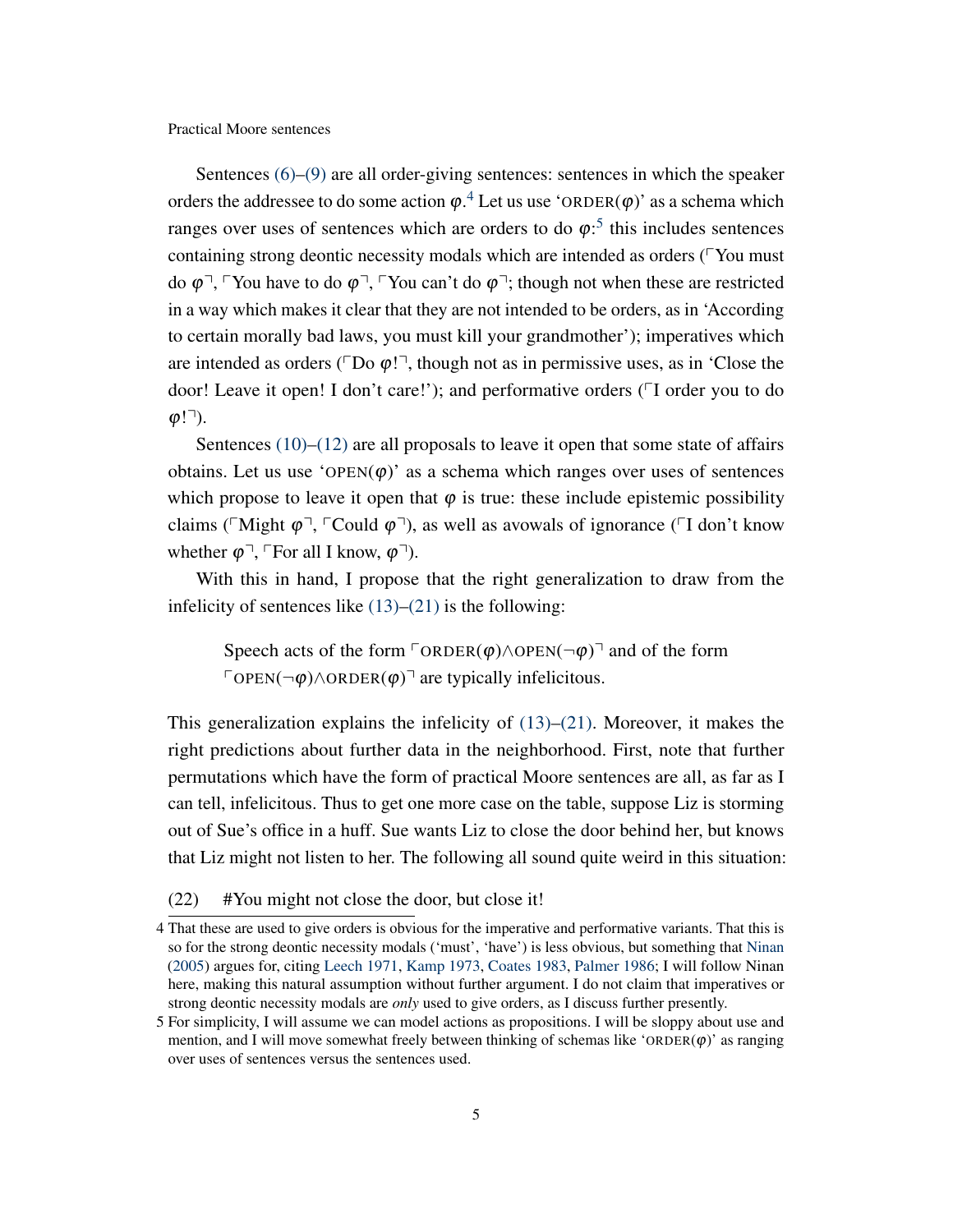- (23) #You have to close the door after you, but you might not!
- (24) #You might not close the door, but I order you to do so!

# And so on.

Second, nearby permutations on practical Moore sentences which do *not* amount to orders are *not* infelicitous, in line with our generalization. Consider what happens when we replace  $\lceil$ ORDER $(\varphi)$ <sup> $\lceil$ </sup> with a construction which tells one's addressee what she *should* do, or what the speaker would *like* her to do, without rising to the level of an order, as in:

(25) You should open the door.

- (26) You ought to open the door.
- (27) I want you to open the door.

I'll schematize claims with this form 'SHOULD $(\varphi)$ '. Conjunctions of the form  $\ulcorner$ SHOULD( $\varphi$ )  $\land$  OPEN( $\neg \varphi$ ) $\urcorner$  and of the form  $\ulcorner$  OPEN( $\neg \varphi$ )  $\land$  SHOULD( $\varphi$ ) $\urcorner$  do not have the same infelicity as practical Moore sentences. So Sue might say any of the following to Liz:

- (28) You should close the door, but you might not.
- (29) You might not close the door, but you should.
- (30) I want you to close the door, but I don't know whether you will.
- (31) You ought to close the door, but for all I know, you won't.

And so on. These are all markedly more felicitous than practical Moore sentences; to make the contrast very clear, compare the following:

- (32) a. You should close the door, but I don't know if you will.
	- b. #You must close the door, but I don't know if you will.

What is important for present purposes is that these sentences are structurally very much like practical Moore sentences, with the one striking difference that sentences of the form  $\ulcorner$ SHOULD( $\varphi$ ) $\urcorner$  clearly do not amount to *orders* to do  $\varphi$  (as evidenced by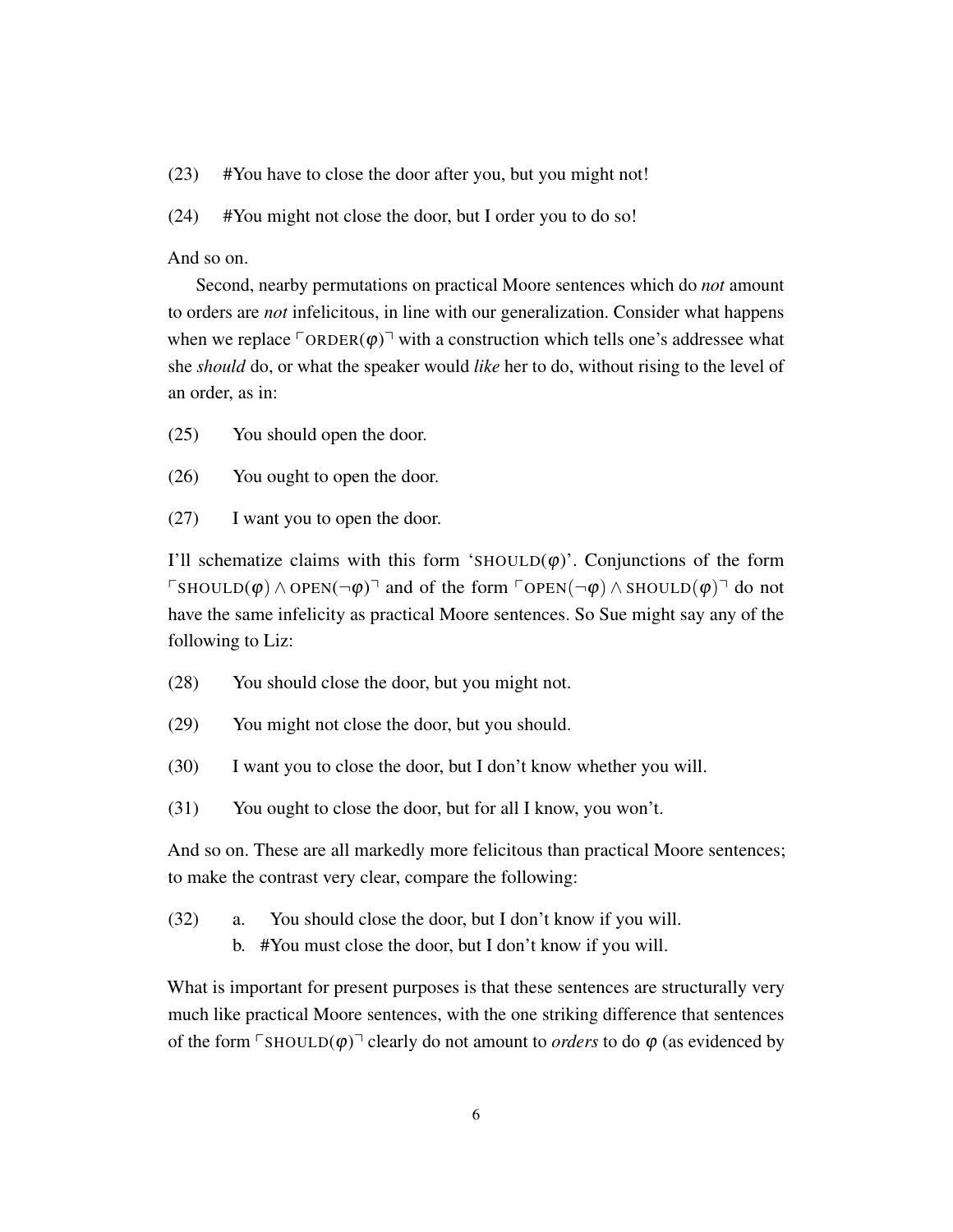the felicity of conjunctions like 'You should close the door, but you don't have to', or 'I want you to close the door, but you don't have to').<sup>[6](#page-0-3)</sup> This provides confirmation, again, that our generalization above is the correct one: the infelicity of [\(13\)](#page-2-4)[–\(21\)](#page-3-1) comes from the fact that they conjoin an *order* to  $\varphi$  with a proposal to leave it open that  $\varphi$  is false.

Further support for our generalization comes from contrasts between practical Moore sentences and similar sentences which contain strong deontic necessity claims and imperatives which do not count as orders. Among strong deontic necessity claims, we can distinguish *performative* from *descriptive* uses (see [Lewis](#page-30-8) [1979,](#page-30-8) and [Kaufmann](#page-30-3) [2012:](#page-30-3) §2.3.1 for recent discussion). Performative uses amount to orders; descriptive uses simply describe some system of norms, and thus will not always have the force of commands (in particular, when that system of norms does not bind the addressee). Descriptive uses are particularly easy to bring out with overt restrictors like 'According to such and such body of law', as in [\(33\),](#page-6-0) but can also be brought out with the right kind of contextual set-up, as in [\(34b\),](#page-6-1) where it is clear that the lawyer is simply describing the existing system of laws, and not necessarily assuming it will be obeyed.

- <span id="page-6-0"></span>(33) According to local custom, you have to take exactly two lumps of sugar in your coffee. But you should not feel bound by local custom, and for all I know you will take more than two!
- <span id="page-6-1"></span>(34) a. [Client:] What is my legal obligation, and what do you expect me to do?
	- b. [Lawyer:] You have to report your liability, but I don't know if you will; you may prefer to push the limits of the law and just conceal it.

The present generalization predicts that *descriptive* uses of strong deontic necessity claims, unlike performative uses, will not necessarily be felt to be infelicitous when conjoined with the corresponding OPEN sentences. This seems to be correct: sentences like [\(33\)](#page-6-0) and [\(34b\)](#page-6-1) (due to an anonymous referee for this journal) strike me as felicitous.

<sup>6</sup> See discussion in [Ninan](#page-30-2) [2005,](#page-30-2) [von Fintel & Iatridou](#page-29-3) [2008](#page-29-3) and citations therein.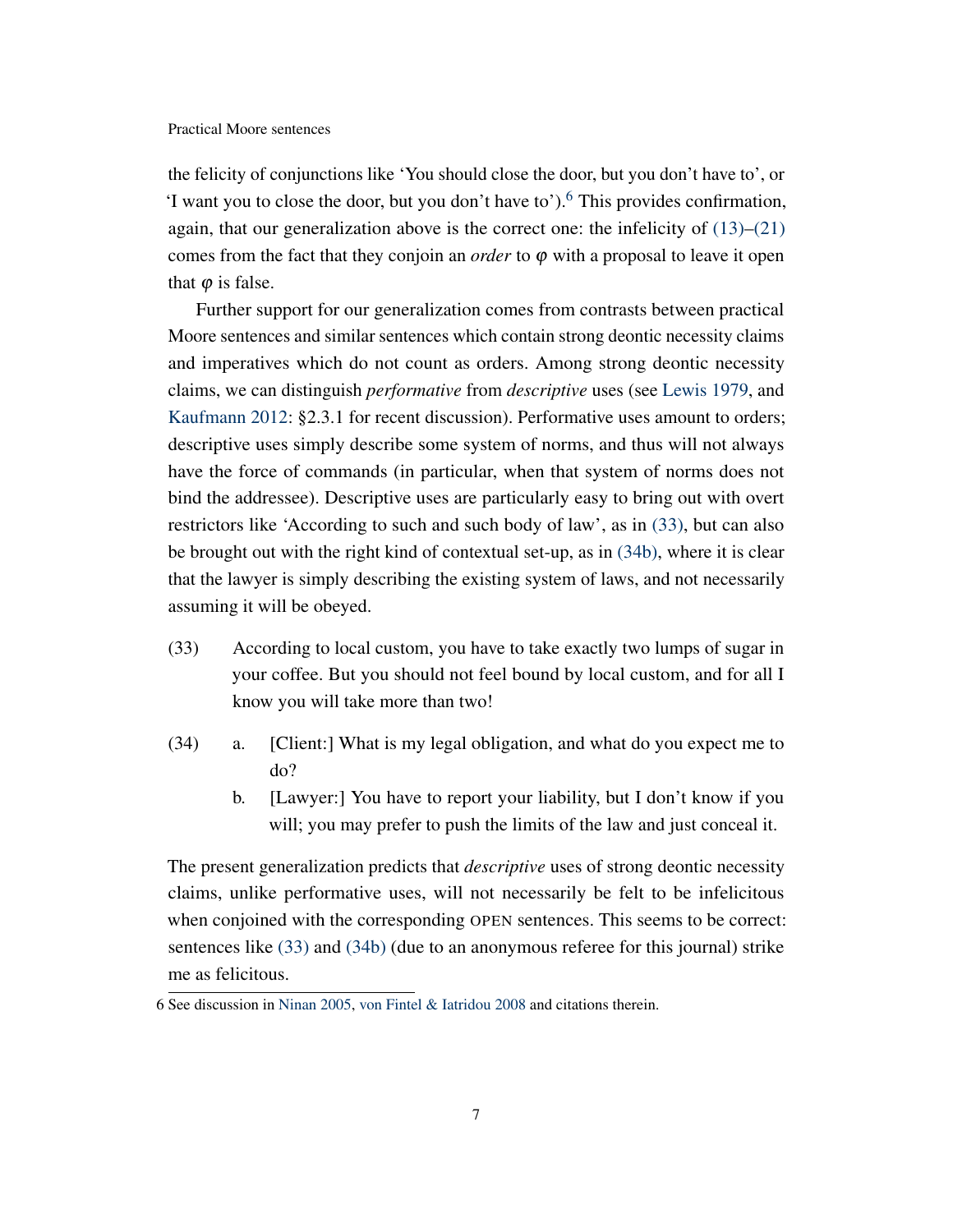We find similar contrasts when we compare imperatives which are used to order with imperatives which are used instead to permit or acquiesce (see von Fintel  $\&$ [Iatridou](#page-29-4) [2017](#page-29-4) for recent discussion of such uses). For instance, the two imperatives in [\(35\)](#page-7-0) are intuitively not commands:

<span id="page-7-0"></span>(35) Close the window! Don't close the window! I don't care at all.

If these were commands, the speaker would be commanding the addressee to both close the window and to leave it open, and hence would be commanding her to do something impossible—which, intuitively, she is not doing. Rather, the imperatives in [\(35\)](#page-7-0) intuitively are something more like permissions to either close the window or leave it open. Since our generalization is about *orders*, not imperatives in particular, we predict that sentences like [\(35\),](#page-7-0) with non-order giving uses of imperatives, can sound fine conjoined with the corresponding OPEN sentence. And, again, this seems to be correct:

<span id="page-7-1"></span>(36) Close the window! Don't close the window! I don't know whether you'll close it or not.

[\(36\)](#page-7-1) sounds fine. More generally, when we accompany an imperative with a clashing imperative, thereby making clear that neither is being used to give an order, conjoining the result with the corresponding OPEN sentence does not seem to lead to infelicity:

- (37) You might close the window; but close it, don't close it, what do I care?
- (38) You can have only one piece of fruit. Have a pear! Have an apple! I don't know which one you'll take.
- <span id="page-7-2"></span>(39) You can have only one piece of fruit. Have a pear! Have an apple! You might have either one.

The felicity of these sentences suggests that the infelicity of the conjunctions we saw above, which conjoin imperatives with the corresponding OPEN sentences, does not stem from a feature of imperatives in general. It is not *generally* the case that conjunctions of imperatives with the corresponding OPEN sentences are infelicitous: that hypothesis would not explain the felicity of the sentences in [\(36\)–](#page-7-1)[\(39\),](#page-7-2) nor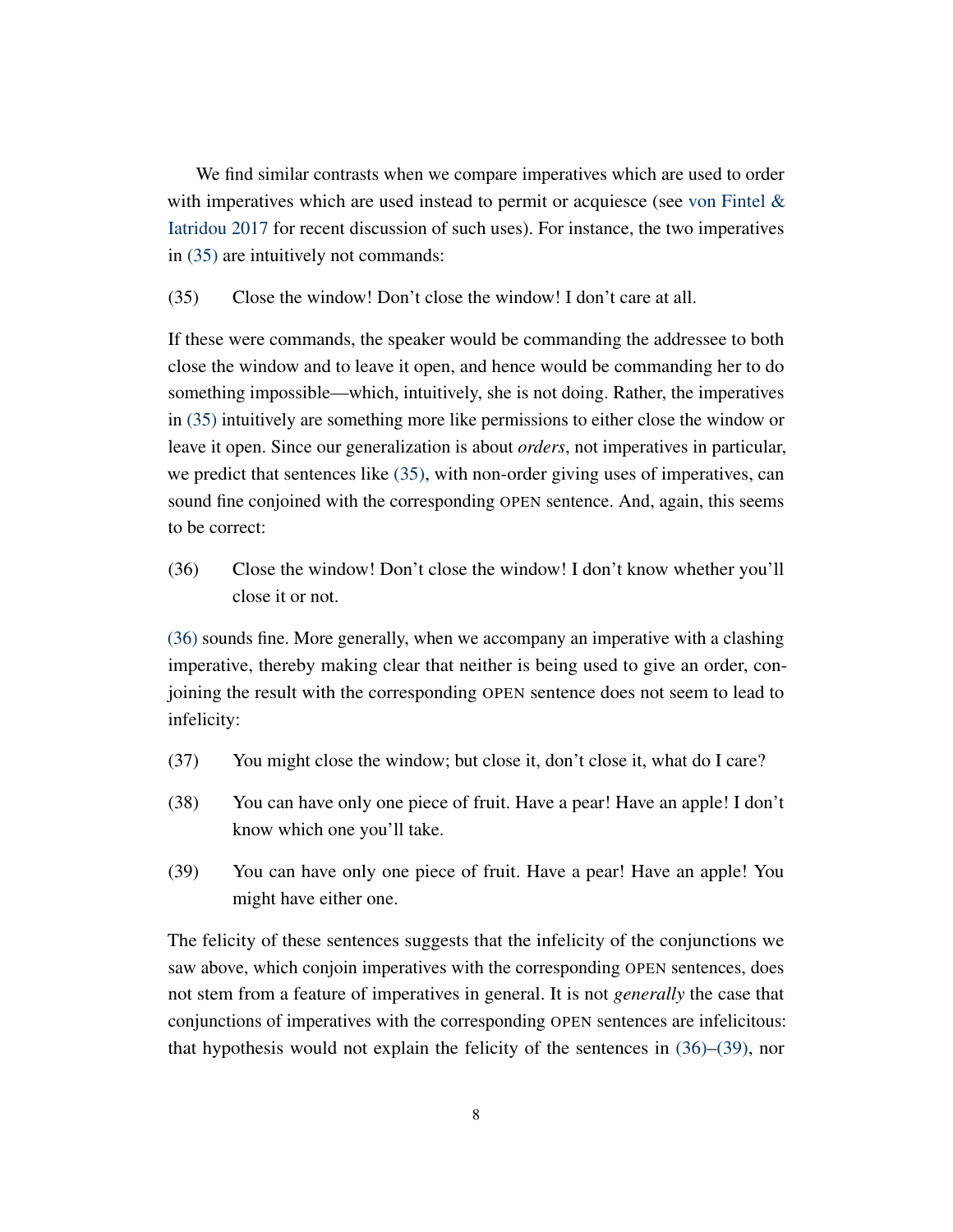would it explain the infelicity of the conjunctions containing deontic modals and performative orders we saw above. Instead, the felicity of sentences like [\(36\)–](#page-7-1)[\(39\)](#page-7-2) provides further support for the generalization that there is something wrong with conjoining *orders* in particular with corresponding OPEN sentences. Imperatives provide one canonical way to give orders, but not all imperatives are used to give orders, and not all orders are given with imperatives; the infelicity of our sentences seems to track whether they are used to give orders, not whether they contain an imperative.<sup>[7](#page-0-3)</sup>

It is important to note that, if we adopt the present generalization, we will need to think of the category of orders in a relatively broad way. For instance, to take an example suggested by an anonymous referee, consider [\(42\):](#page-8-0)

<span id="page-8-0"></span>(42) #You might not come to my party, but come!

If we want to capture the infelicity of [\(42\)](#page-8-0) with our generalization, we will need to count it as an order. A similar example, suggested by the same referee, comes from the variant on  $(19)$  in  $(43)$ :

<span id="page-8-1"></span>(43) #I ask you to turn in your final paper by the end of the exam period, but I don't know if you will turn it in by then.

To account for the infelicity of [\(43\)](#page-8-1) by way of our generalization, we need to count [\(43\)](#page-8-1) as an order. It might be helpful for some taxonomic purposes to distinguish

<sup>7</sup> An anonymous referee for this journal points to another variant on practical Moore sentences that seem to be potentially felicitous: cases where the speaker gives an order while simultaneously distancing herself from the order she is giving, as in the following.

<sup>(40)</sup> You must close the door. I don't know if you will, but I must order you to do so anyway.

<sup>(41)</sup> Close the door! I know you may not comply with this command, but it is my duty to issue it nevertheless.

These seem to be somewhat more felicitous than the cases considered above. One way of making sense of this is that, in these cases, the speaker is distinguishing two roles in which she stands: one role, *qua* issuer of a command, is as a representative of some relevant institution/system of norms (whatever it is that puts her in a position to be obligated to issue the relevant command); the other role, *qua* expresser of uncertainty, is as an individual agent independent of the relevant institution. Insofar as she is switching roles between the giving of the command and the expression of uncertainty, these seem to be felicitous. This suggests that a key source of infelicity in our core cases is the *simultaneous* giving of an order while expressing uncertainty.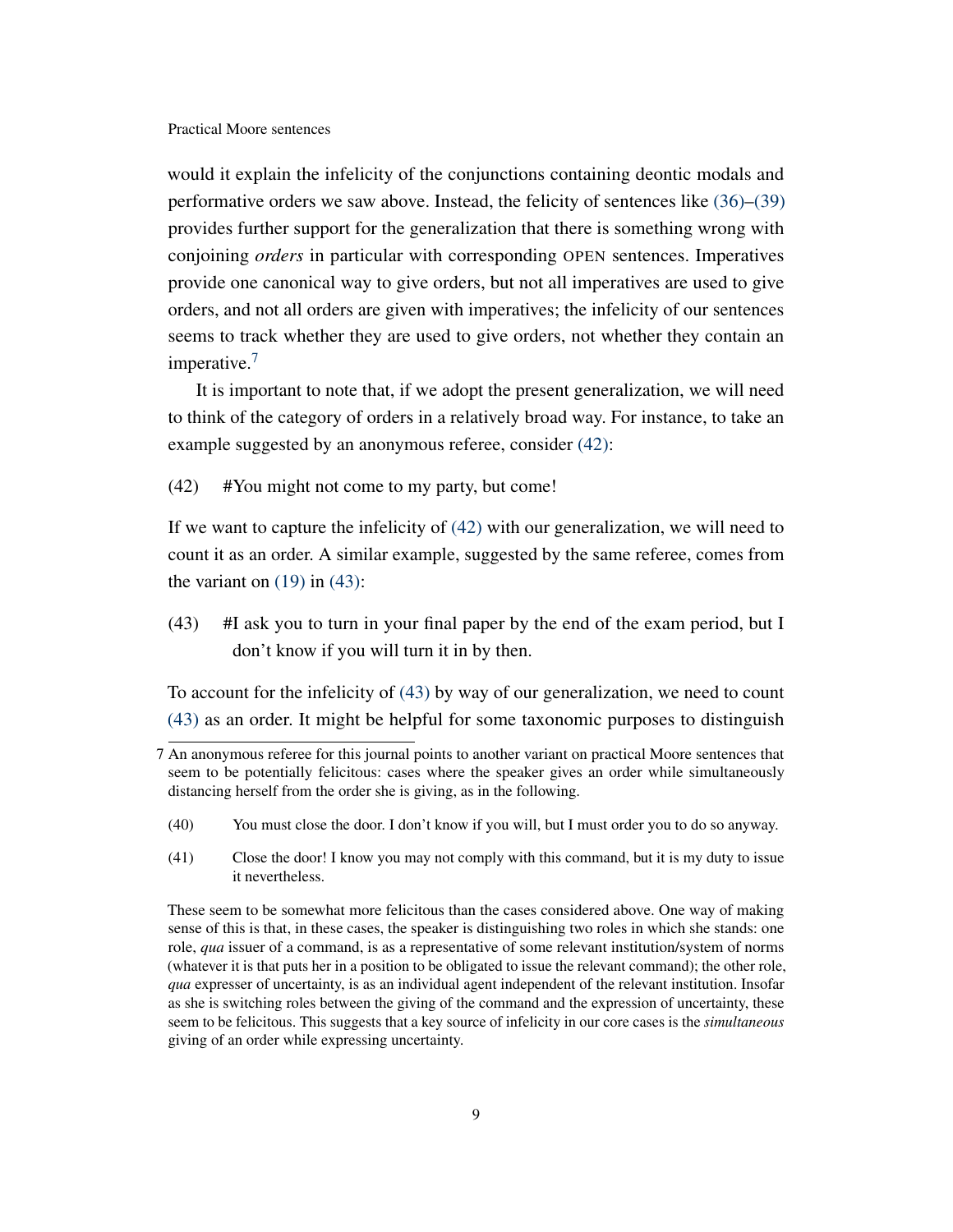*requests* from *orders*, and to class [\(43\)](#page-8-1) as a request, not an order. Likewise, it might be helpful to distinguish *invitations* from *orders* and to class [\(42\)](#page-8-0) as an invitation, not an order. But the infelicity of [\(43\)](#page-8-1) suggests that this is not the right level of taxonomic granularity for present purposes: rather, we should count performatives like 'I ask...' and invitations like those in [\(42\)](#page-8-0) as orders, for the purposes of the present generalization. In general, I believe there are different speech act taxonomies which will be appropriate for different theoretical purposes: the present examples suggest that the relevant level of taxonomy for the present generalization is relatively coarse grained, and counts things like [\(42\)](#page-8-0) and [\(43\)](#page-8-1) as orders.

It is worth noting, finally, that *conjunction* in particular does not play a key role in our generalization: consecutive assertions of  $\ulcorner$  ORDER $(\varphi) \urcorner$  followed by  $\ulcorner$  OPEN( $\neg \varphi$ ) $\urcorner$ , or the reverse direction, are equally infelicitous:

- (44) #You must close the door. I don't know if you will.
- (45) #Close the door! You might not do so.

And so on. For simplicity, I will continue to focus on the single-sentence variants here, but everything I say applies to these sequential versions as well.

In sum, these contrasts support the claim that the source of infelicity in our core data is the fact that they are speech acts which combine an order to do some action with a proposal to leave it open whether that action will get done. Close variants which do not give orders, but instead give advice, describe a set of customs or laws, or give permissions are felicitous, just as our generalization predicts.

## 3 Why this is so weird

What is so weird about practical Moore sentences is that it seems like there are many situations in which practical Moore sentences can be true; in which they can be believed and known; and in which either conjunct, on its own, can be felicitously asserted—all this despite the fact that the conjunctions themselves are quite marked.

<span id="page-9-0"></span>Taking each of these in turn: first, practical Moore sentences can be true (at least the variants with deontic modals, and plausibly also performatives—whereas imperatives are not obviously truth evaluable). In the situation described above, the following seems true: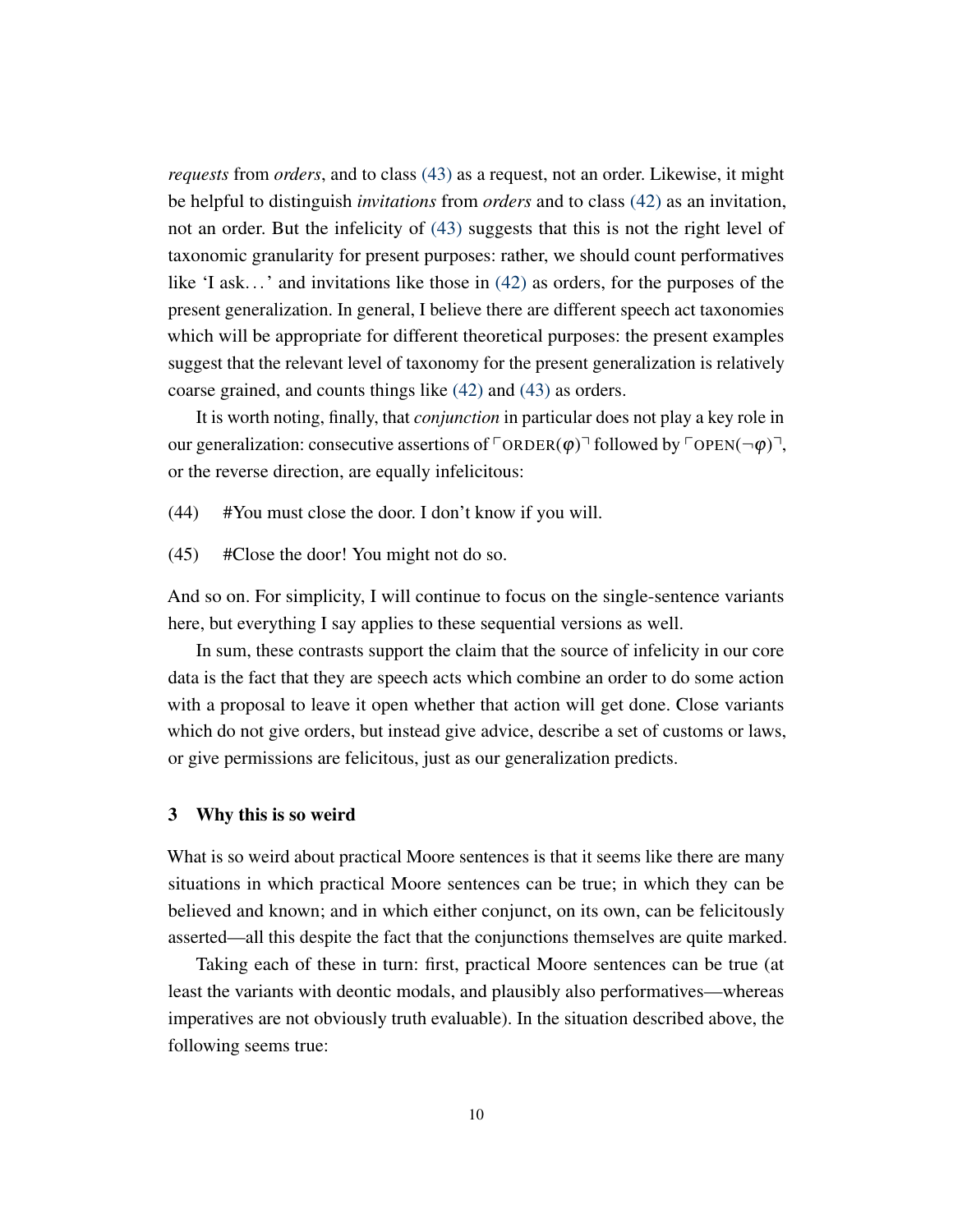(46) Liz must turn in her final paper by the end of the exam period.

[\(46\)](#page-9-0) seems like a true description of the requirements that bind Liz vis-à-vis her paper. And the following also seem true in the situation above:

<span id="page-10-0"></span>(47) Liz might not turn her paper in by then.

<span id="page-10-1"></span>(48) I [Sue] don't know if you will turn your paper in by then.

[\(47\)](#page-10-0) is true because of facts about Liz: she is a procrastinator, chronically turning in papers late. We have no idea whether she will turn this one in on time; we can hope that she will, but we cannot be sure. [\(48\)](#page-10-1) is true because of Sue's mental state: she simply doesn't know whether Liz will turn her paper in on time, given Liz's tendency to procrastinate. Assuming that truth of both conjuncts suffices for the truth of a conjunction, then, the conjunction of [\(46\)](#page-9-0) with either [\(47\)](#page-10-0) or [\(48\)](#page-10-1) will be true in the situation described above. But these conjunctions will be practical Moore sentences. So a practical Moore sentence can be true.

Likewise, practical Moore sentences (crucially unlike Moore's own sentences) seem knowable and believable (setting aside, again, the imperative variants). Sue knows her course requirements. So nothing stops her from knowing [\(46\).](#page-9-0) And Sue knows what kind of a student Liz is: that Liz procrastinates, and might not turn her paper in on time. So nothing stops Sue from knowing both [\(47\)](#page-10-0) and [\(48\).](#page-10-1) Then, assuming that knowledge of both conjuncts suffices for knowledge of a conjunction, it follows that practical Moore sentences can be known (and thus believed). This makes their infelicity even more puzzling than that of Moore's paradox: not only are practical Moore sentences consistent (like Moore sentences); they are also (unlike Moore sentences) knowable (and thus believable), meaning that we cannot explain their infelicity in the same way that we account for the infelicity of Moore sentences.

Turning to assertability, things look even more puzzling. As we saw above, Sue is entirely within her rights to order Liz to turn her paper in on time: in the situation above, she has the right kind of authority, knowledge, etc. to tell Liz when she must turn in her paper by (despite knowing that Liz might disobey her). And she is also entirely within her rights to inform Liz that Liz might not turn her paper in on time: Sue knows this is so, and may have good reason to let Liz know that Sue knows it is so. So there are cases in which each conjunct of a practical Moore sentence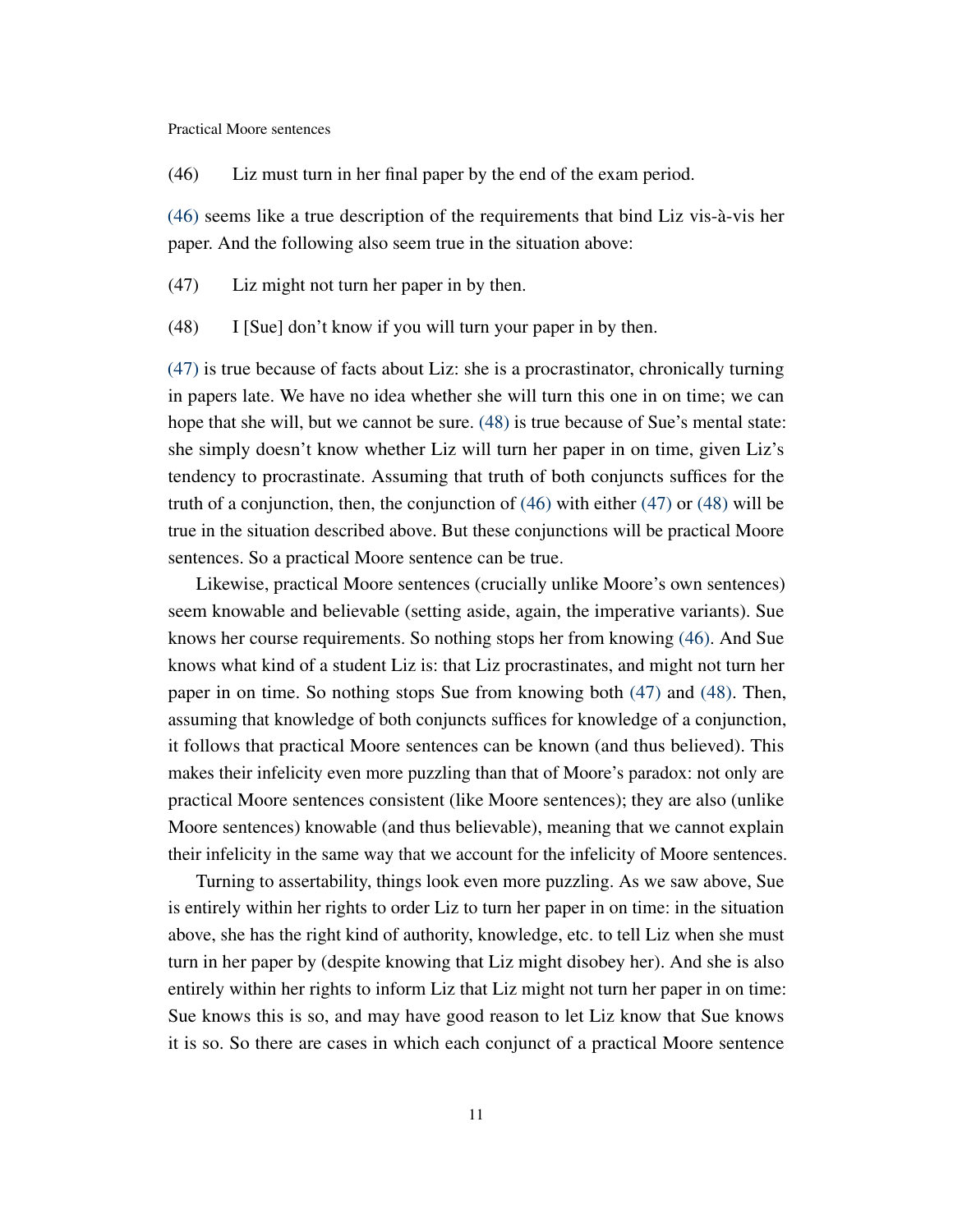is assertable. But there do not seem to be situations in which their conjunction is assertable.

#### <span id="page-11-0"></span>4 What practical Moore sentences are not

This gives a sense of why practical Moore sentences are so puzzling. It's perfectly all right to give an order to do  $\varphi$ , even when you leave it open that (even after that order) your addressee may not do  $\varphi$ ; in the same situation, it's perfectly all right to assert that you leave it open that your addressee won't do  $\varphi$ ; but it does not seem permissible to do both of these things simultaneously.

Before offering a tentative account of the source of the infelicity of practical Moore sentences, I will discuss and dismiss a number of *prima facie* attractive, but, I argue, unsuccessful accounts.

#### 4.1 Rhetoric

A natural thought about our conjunctions is that there is something rhetorically strange about them. After all, why highlight that you don't know whether your addressee will obey you right at the moment when you are telling them what to do? There is just something strange about putting these two speech acts together.

I think there is much to this thought, and a precisification of it will form the core of my account below. But we cannot help ourselves to this line in such a straightforward way. This is because the SHOULD variants on practical Moore sentences which we explored above are not infelicitous in the same way as practical Moore sentences. But  $\ulcorner$ SHOULD $(\varphi) \land$ OPEN( $\neg \varphi$ ) $\urcorner$ , like a practical Moore sentence, puts together two thoughts which do not naturally go together. The fact that sentences with this form do not have the infelicity of practical Moore sentences shows that the infelicity of the latter cannot be simply due to the fact that they conjoin thoughts which somehow pull in opposing directions.

# 4.2 Mutual knowledge

A different natural thought about what's wrong with practical Moore sentences is that, though they can be known, they cannot be *mutually* known. It's natural to think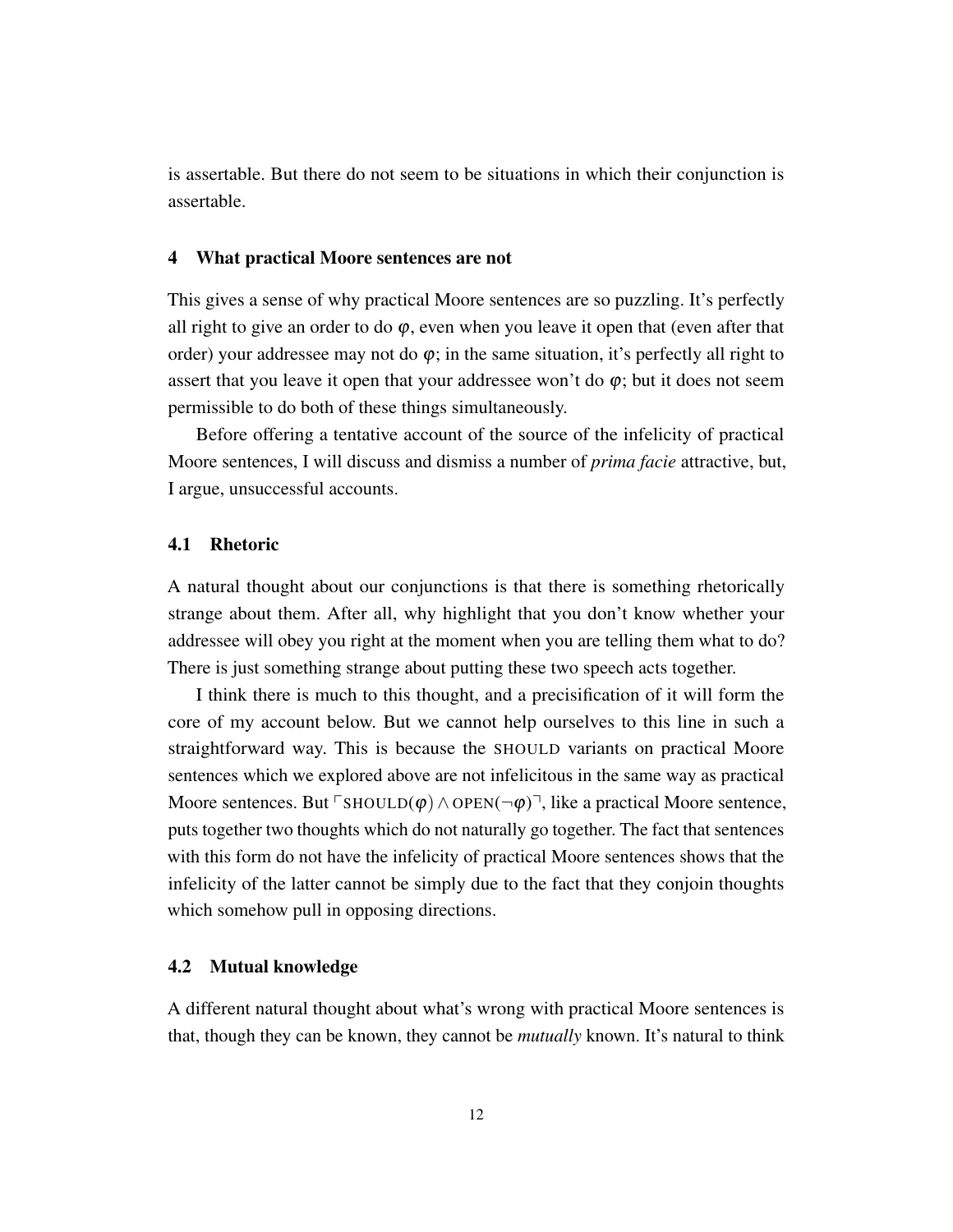that it is infelicitous to order someone to do ϕ when *they* know that *you* think they might not obey you. This would immediately account for the infelicity of practical Moore sentences: they can't be asserted, because they can't become mutually known.

But, again, things can't be this simple: it's perfectly felicitous to order someone to do something even when it's clearly mutually known that they might disobey you. To illustrate the point, suppose that Mark is being kidnapped by some particularly vicious-seeming kidnappers. As he is being carried away over his kidnapper's back, he knows it is extraordinarily unlikely that they will let him go, whatever he does; and it is surely plausible that the kidnappers know that he knows this as well. Still, it seems perfectly felicitous for Mark to cry out:

- (49) Let me go!
- (50) You have to let me go right now!
- (51) I order you to release me!

So an order can be felicitous even when it is mutually known that the addressee might disobey. Even in such situations, however, the conjunction of the order with the claim that the addressee might disobey yields striking infelicity:

- (52) #You might not let me go, but let me go!
- (53) #You have to let me go right now, even though I don't know if you will!

# <span id="page-12-0"></span>4.3 The semantics of modals

A different thought would be that our phenomenon has something to do with the details of the semantics of modals. The idea would be that  $\ulcorner$ ORDER( $\varphi$ ) $\urcorner$  is, one way or another, semantically inconsistent with  $\neg \varphi$ <sup>7</sup>.<sup>[8](#page-0-3)</sup> Then  $\neg$ ORDER( $\varphi$ )<sup> $\neg$ </sup> and  $\lceil$ OPEN( $\neg \phi$ )<sup> $\neg$ </sup> would be felt to be in pragmatic tension, for the familiar Moorean reasons reviewed in the introduction. The most straightforward way of implementing this idea would be to simply assume that strong deontic necessity modals are associated with a reflexive accessibility relation when they are used to give an order, and

<sup>8</sup> Thanks to an anonymous referee for this journal for helpful discussion concerning this idea.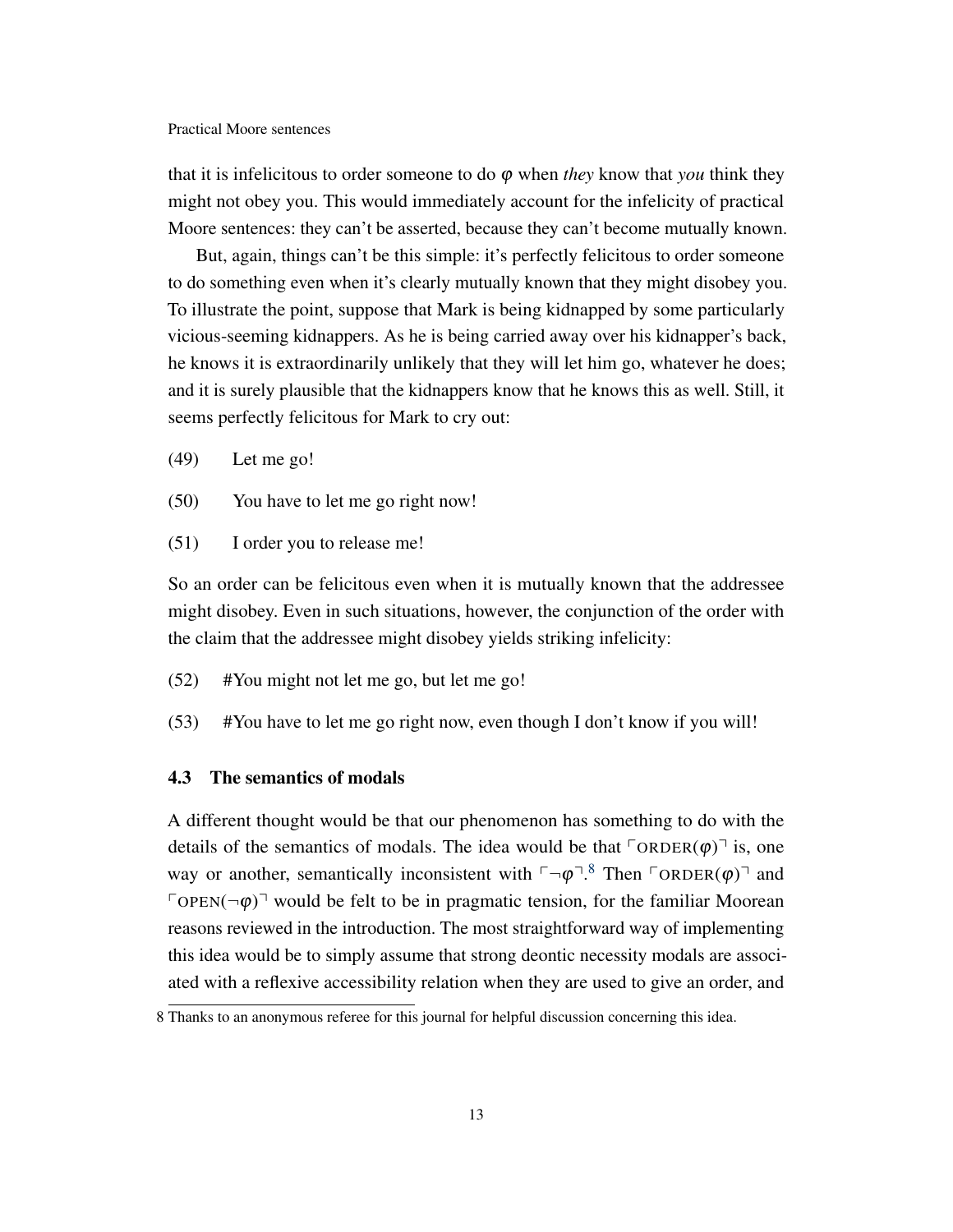to extend a parallel story to imperatives and performatives; then  $\ulcorner$ ORDER( $\varphi$ ) $\urcorner$  would entail  $\varphi$  and so would be inconsistent with  $\neg \varphi \neg$ .

This is an interesting possibility, and would be a striking and surprising conclusion. I do not think this response is right, though. I will start by giving two general arguments against this approach, and then explore in more detail two possible implementations of this idea.

The first argument is that, as we have seen, practical Moore sentences are not only consistent (like Moore sentences) but also intuitively believable and knowable. This suggests, again, that the situation here is unlike the situation in the case of Moore sentences, and in particular that  $\ulcorner$  ORDER $(\varphi)$ <sup> $\urcorner$ </sup> is not semantically inconsistent with  $\lceil \neg \varphi \rceil$ ; if it were, we would expect that  $\lceil \text{ORDER}(\varphi) \wedge \text{OPEN}(\neg \varphi) \rceil$  would be not only unassertable, but also unknowable.

A second, closely related argument against this approach is that, in ordering someone to  $\varphi$ , there is nothing wrong with *thinking* that they might not obey you, or with saying *to someone else* that they might not obey you. Suppose again that some notorious kidnappers are carrying you off. You shout: 'Let me go!' At the very same time, you can think or mutter *to yourself* that they might not let you go. Indeed, it seems positively irrational in this case *not* to have this thought, even though, as we have seen, it is very odd to say 'Let me go, though you might not!' Likewise, Sue might order Liz to turn her paper in on time—'Liz, turn your paper in on time!'—and at the same time quietly turn to her teaching assistant and say: 'I don't know if she's going to do it. Please let me know if she doesn't.' So it seems that what leads to infelicity is ordering someone to do  $\varphi$  and then acting *towards that person* as though she might not do  $\varphi$ . There does not seem to be anything wrong with ordering someone to do  $\varphi$  and then thinking to oneself, or saying to someone else, that they might not do it. But this is not what we would expect if  $\ulcorner$  ORDER( $\varphi$ ) $\urcorner$  were semantically inconsistent with  $\neg \varphi$ . If that were so, then when you order someone to do  $\varphi$ , it should be felt to be incoherent to even think to yourself that  $\varphi$  might not happen, or to say this to someone other than your addressee. This is exactly what we find in the case of Moore's paradox: if I sincerely tell Mark 'It's raining', then it is incoherent for me to simultaneously think to myself 'I don't know that it's raining', or to say this to someone else. But this is not what we find in the case of practical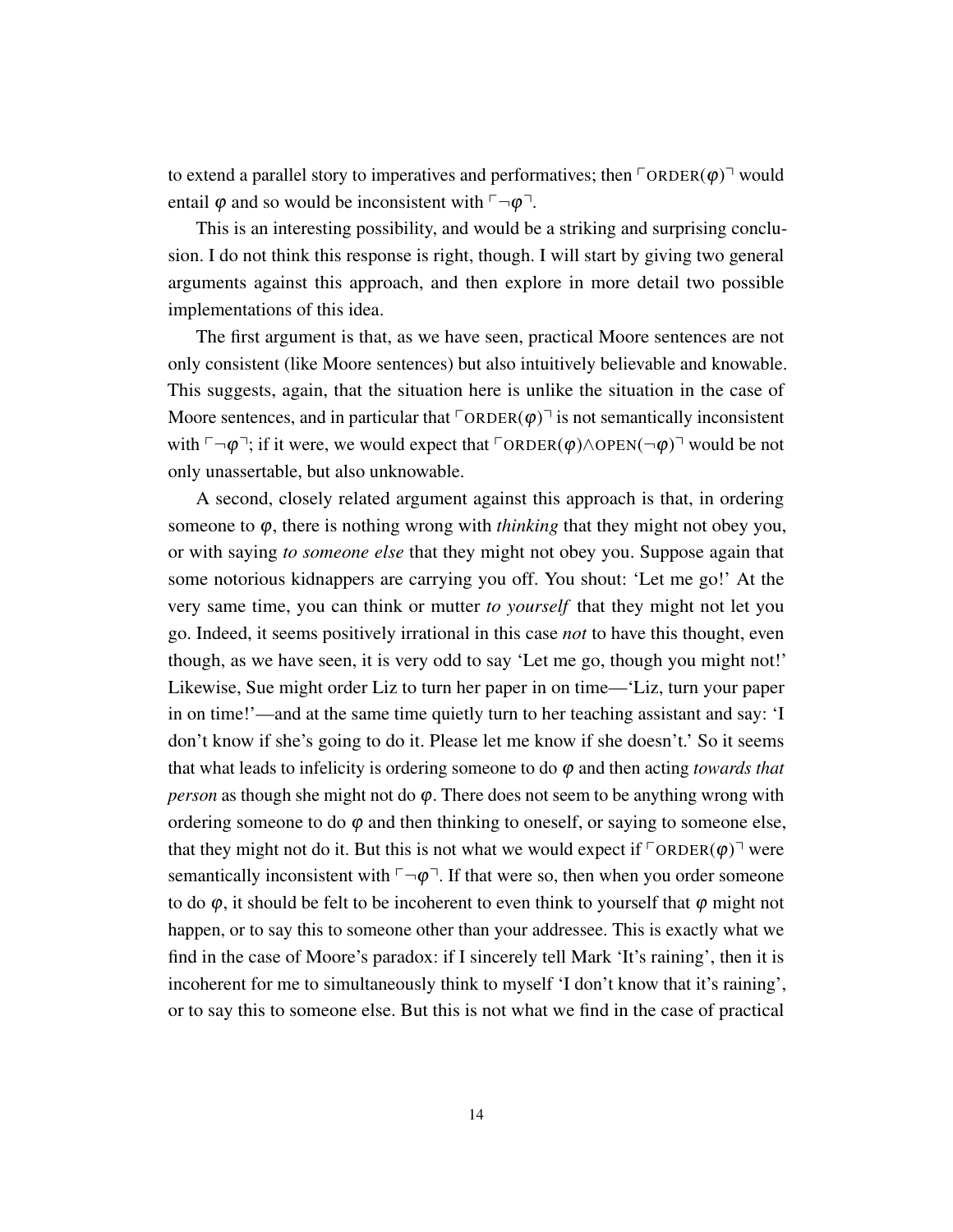Moore sentences, which suggests  $\ulcorner$  ORDER $(\varphi) \urcorner$  is not semantically inconsistent with  $\ulcorner\neg\phi\urcorner$ .

With these general remarks in hand, let me explore two specific semantic approaches to accounting for practical Moore sentences that may look promising. The first notes an apparent similarity between practical Moore sentences and Wittgenstein's variant on Moore's sentence, which has the form  $\lceil \text{Might}(\phi) \wedge \neg \phi \rceil$ , as in 'It might be raining and it's not'. Sentences like this have played an important role in recent work on epistemic modals (see e.g. [Groenendijk et al.](#page-29-5) [1996,](#page-29-5) [Aloni](#page-29-6) [2000,](#page-29-6) [Yalcin](#page-31-3) [2007,](#page-31-3) [Dorr & Hawthorne](#page-29-7) [2013,](#page-29-7) [Ninan](#page-30-9) [2018,](#page-30-9) [Mandelkern](#page-30-10) [2019\)](#page-30-10). But the resemblance of practical Moore sentences to these sentences is, as far as I can tell, merely superficial. The infelicity of unembedded sentences with the form of Wittgenstein's sentence is straightforward to explain, along just the same lines sketched at the outset for accounting for Moore sentences. But, as we have seen, nothing similar extends to practical Moore sentences. Moreover, the discussion of Wittgenstein's sentences in the recent literature has focused on how to account for the infelicity of these sentences in *embedded* environments; but, as we will see in a moment, practical Moore sentences *embed* in a consistent way, unlike Wittgenstein sentences. A final obstacle for an approach along these lines is that practical Moore sentences sound just as bad when the OPEN conjunct does not contain an epistemic modal, as in  $\ulcorner$ I don't know whether  $\varphi \urcorner$  and so on. But, as is now well known (see citations above), constructions like this do not pattern like epistemic modal constructions in their embedding behavior.

A different, perhaps more promising thought is that the infelicity of practical Moore sentences follows from the *impurity* of modals. [Knobe & Szabó](#page-30-11) [\(2013\)](#page-30-11) argue that many uses of modals mix "flavors" (see also [Phillips & Knobe](#page-30-12) [2018\)](#page-30-12). One possible explanation of our data, taking its inspiration from this line of thought, would go as follows. In a sentence like 'You must open the door, even though you might not', the two modals appear to be interpreted differently: the first is deontic (it concerns what must be done), the second epistemic (it concerns what is known). But if modals are impure, perhaps both modals are interpreted on more of an intermediate basis, which combines both epistemic and deontic flavors. Indeed, perhaps both are naturally interpreted relative to the *same* accessibility relation, in which case assuming that 'might' and 'must' are duals—it would be impossible for both to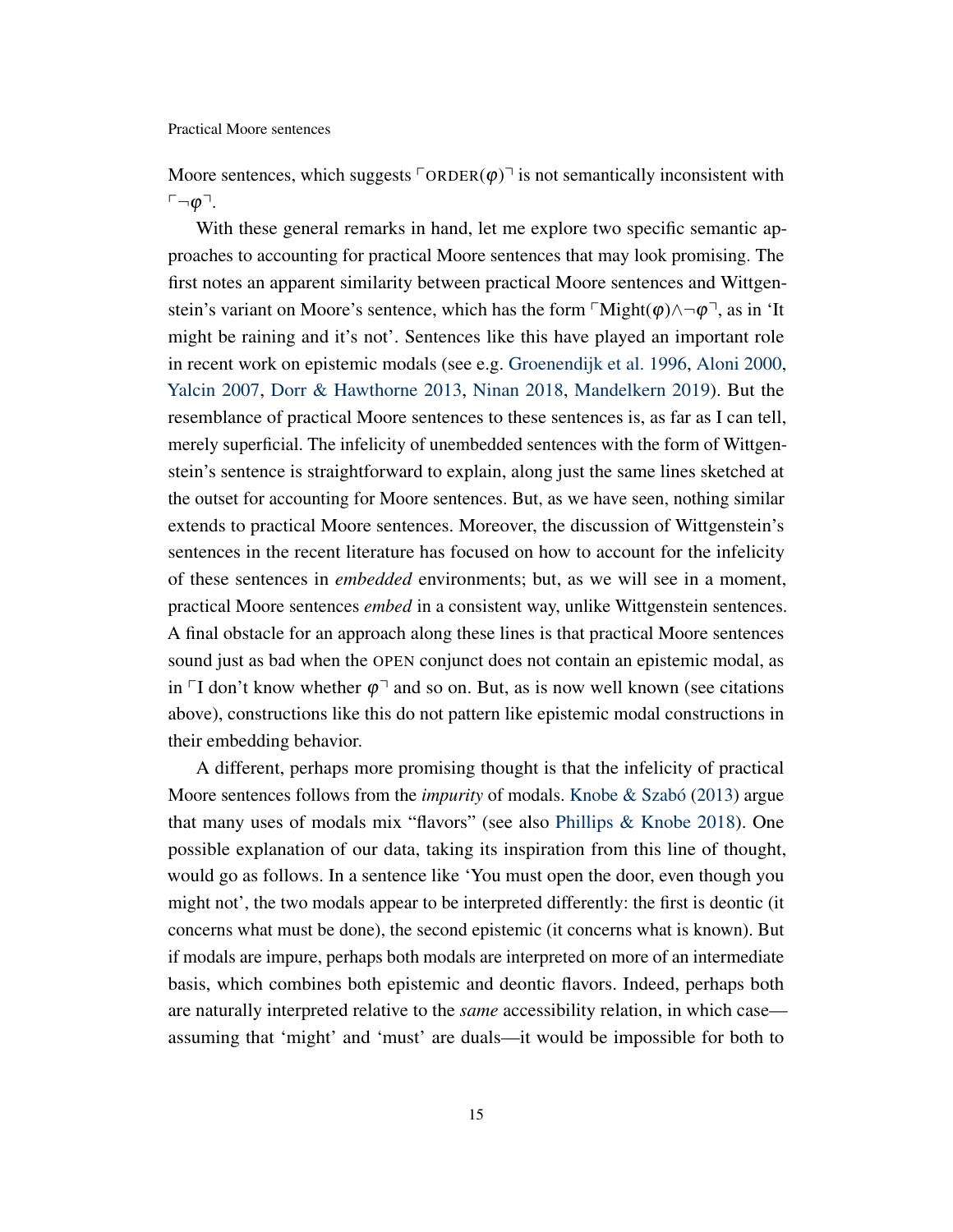be true. Defenders of this line might then argue that imperatives, performatives, and attitude ascriptions have a core modal meaning which suffices to make them prone to impure modal readings, accounting for all of our data in the same way. That these have a core modal meaning seems quite plausible.<sup>[9](#page-0-3)</sup> It is less obvious to me whether an impure modal approach should be extended to attitudes, imperatives, or performatives, which would go beyond what has to my knowledge been proposed in the literature, but may be plausible. This approach is even more radical than the one just considered, as it would predict that practical Moore sentences, on the relevant readings, are semantically inconsistent—in other words, that  $\lceil$ ORDER( $\varphi$ ) $\lceil$  is inconsistent, not just with  $\lceil \neg \varphi \rceil$ , but also with  $\lceil \text{OPEN}(\neg \varphi) \rceil$ .

But this approach does not seem promising to me. First, it faces the general objections to a semantic approach sketched above: it cannot account for the fact that practical Moore sentences seem knowable; nor can it account for the fact that it can be acceptable to think an OPEN sentence or assert it to someone other than the addressee of one's order.

This approach also faces two more specific objections. First, as we saw above, variants on practical Moore sentences which contain strong necessity modals or imperatives but which are not used to give orders—i.e., which are used descriptively or permissively, respectively—strike us as felicitous. I do not see how the impure modal account would explain this, since it does not say anything about *ordering* in particular. Without further refinement, it seems to me that this account would predict, for instance, that conjunctions of the form  $\nabla$  Must p and I don't know whether  $p<sup>-1</sup>$  would be infelicitous even when the 'must' is being used descriptively rather than performatively, since nothing in the account distinguishes the case in which the modal in question is used to give an order from those in which it is used to describe systems of norms.

A second, related obstacle comes from embedding data. Practical Moore sentences do not *embed* like contradictions. Thus for instance the following sound markedly better than the unembedded cases in which they are used to give orders:

(54) If Liz has to turn in her paper on time but might not do so, we really need to tell her how seriously this is taken here.

<sup>9</sup> See [Kaufmann](#page-30-3) [2012](#page-30-3) for this approach to imperatives, and of course the classic approach to attitudes due to [Hintikka](#page-30-1) [1962](#page-30-1) treats them as essentially modal operators.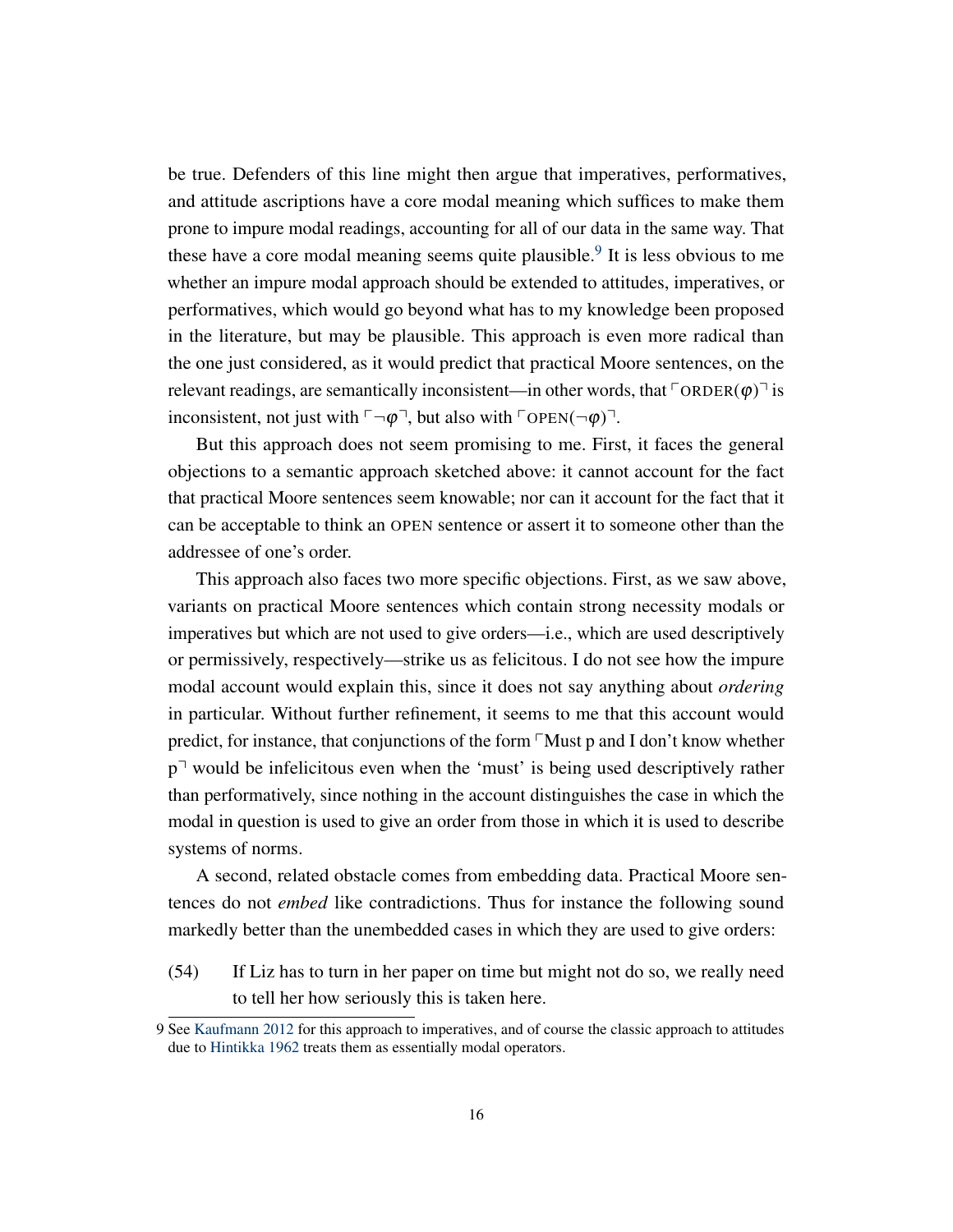- (55) If we don't know whether Liz will turn in her paper on time but she has to do so, we really need to tell her how seriously this is taken here.
- (56) Suppose that Liz must turn in her paper on time, and that we don't know whether she will do so.
- (57) Suppose I command you to let me go, but I don't know whether you will.
- (58) Mark thinks that Liz has to turn in her paper on time, but he also thinks that she might not do it.

These facts are in line with our generalization that a key source of the infelicity of practical Moore sentences is that they are used to give *orders*; in the embeddings here, the embedded sentence is clearly not being used to give an order, and the result is felicitous, as our generalization predicts. By contrast, this seems to be contrary to the predictions of the impure modal strategy. On that strategy, again, it is not just that  $\ulcorner$  ORDER $(\phi)$ <sup> $\urcorner$ </sup> is inconsistent with  $\ulcorner \neg \phi \urcorner$ , but rather that  $\ulcorner$  ORDER $(\phi) \urcorner$  and  $\ulcorner$  OPEN( $\neg \phi$ ) $\urcorner$  are themselves inconsistent. Thus practical Moore sentences would themselves be contradictions, and so are predicted to embed like contradictions. Thus, once more, this approach (without further elaboration) seems to miss a crucial generalization: what is central in generating the infelicity of practical Moore sentences is the use of a modal, imperative, or performative to give an *order*. Other uses—descriptive, permissive, or embedded—do not generate similar infelicity.

In light of these obstacles, an impure modal strategy thus does not seem promising (which is not to say that there are not impure readings of modals in general, just that this does not explain the present data).

In sum, then, I do not think we should look for an explanation of our data by positing a semantic inconsistency between  $\ulcorner$  ORDER $(\varphi)$ <sup> $\urcorner$ </sup> and  $\ulcorner \neg \varphi \urcorner$ , or between  $\ulcorner$  ORDER $(\varphi)$ <sup> $\urcorner$ </sup> and  $\ulcorner$  OPEN( $\neg \varphi$ ) $\urcorner$ .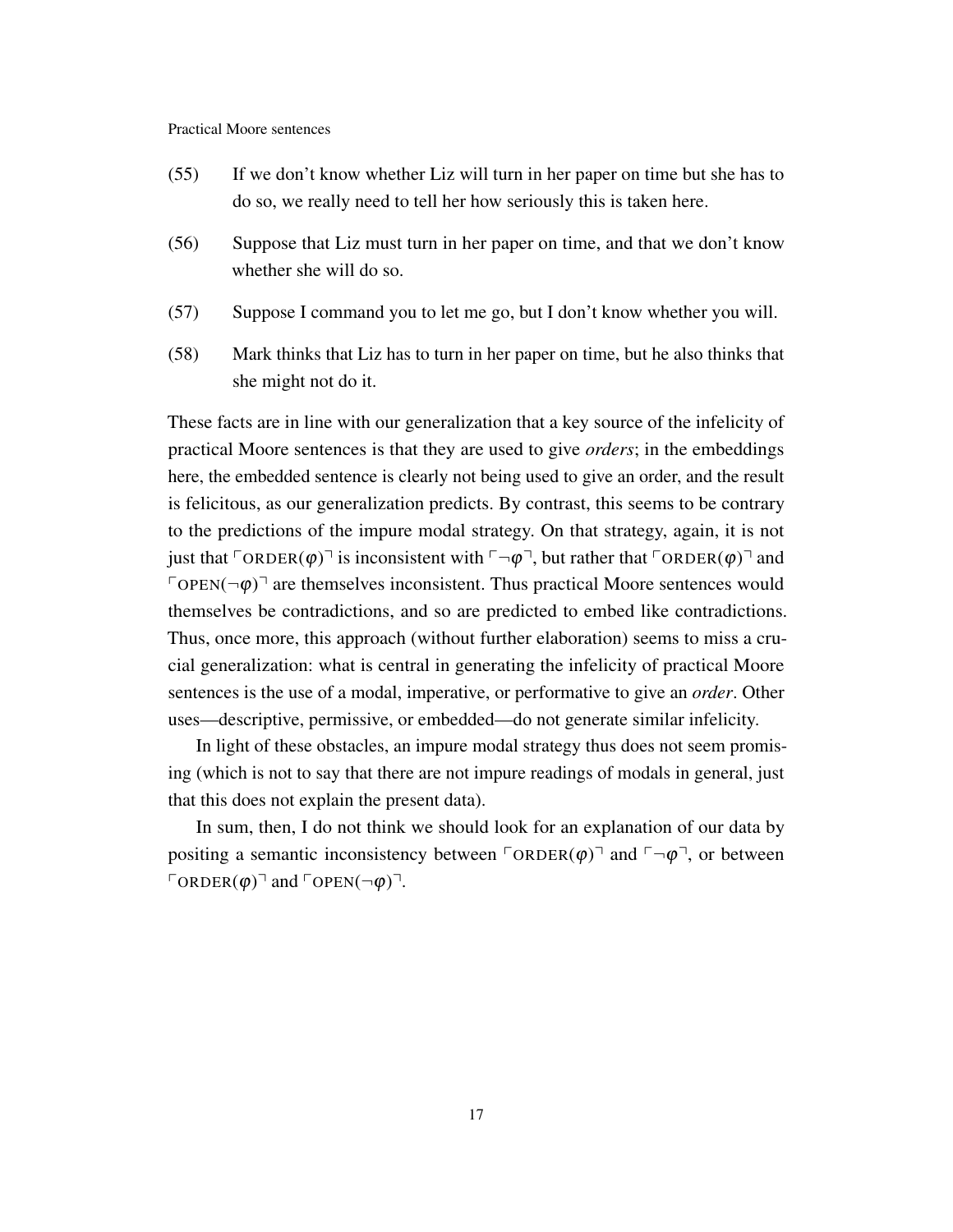# <span id="page-17-0"></span>4.4 Ninan 2005

A final natural thought is that practical Moore sentences might be explained in the same way as similar sentences discussed by [Ninan](#page-30-2) [\(2005\)](#page-30-2). Ninan points out the infelicity of sentences with the form  $\ulcorner$  ORDER( $\varphi$ ) $\land \neg \varphi \urcorner$ :<sup>[10](#page-0-3)</sup>

- (59) #You must go to confession, but you're not going to.
- (60) #Go to confession! You're not going to go to confession.

Practical Moore sentences are much like Ninan's sentences: schematically, practical Moore sentences sentences are of the form  $\ulcorner$ ORDER $(\phi) \land$ OPEN(¬ $\phi$ ) $\urcorner$ , while Ninan's are of the form  $\ulcorner$ ORDER $(\varphi) \wedge \neg \varphi \urcorner$ <sup>[11](#page-0-3)</sup> The resemblance is more than superficial: any instantiation of Ninan's sentence schema will *entail* corresponding practical Moore sentences. This is because, schematically,  $\varphi$  entails many instances of  $\ulcorner$  OPEN $(\phi)$ <sup> $\urcorner$ </sup>. For instance, thanks to the factivity of knowledge,  $\phi$  entails  $\ulcorner$  For all we know,  $\varphi$ <sup>-</sup>. Likewise, on standard approaches, epistemic modals are associated with a reflexive accessibility relation, guaranteeing that  $\varphi$  entails  $\ulcorner$  Might  $\varphi\urcorner$ . In other words, Ninan's data are strictly stronger variants of my data. This makes it very tempting to look for a common explanation.

I will ultimately propose such an explanation. But Ninan's own explanation won't do the trick. The problem, at a high level, is that Ninan's explanation crucially exploits the fact that in asserting  $\ulcorner$ ORDER $(\phi) \land \neg \phi \urcorner$ , the speaker commits herself to the falsity of  $\varphi$ . But there is obviously no such commitment in the case of practical Moore sentences. In more detail, Ninan's explanation runs as follows (my emphasis): $^{12}$  $^{12}$  $^{12}$ 

In uttering a sentence of the form *must p*, the speaker is undertaking action that she hopes will result in the truth of *p*...Thus, if I say, 'You must stop smoking', I am undertaking an action—the action of uttering that sentence—in order to bring it about that you no longer

<sup>10</sup> See related discussion in [Palmer](#page-30-13) [1990,](#page-30-13) [Kaufmann](#page-30-3) [2012.](#page-30-3)

<sup>11</sup> Ninan is also concerned with the distribution of deontic versus epistemic readings over different tenses, and aims to give a unified account of both issues. I will not address that second issue.

<sup>12</sup> Ninan first discusses and then rejects a different solution. On that line,  $\nabla$ Must  $\varphi$ <sup>-</sup> is only felicitous when  $\varphi$  and  $\lceil \neg \varphi \rceil$  are both compatible with the speaker's knowledge. If we could motivate such a constraint in general, this would account for Ninan's data, but it obviously won't help with our data.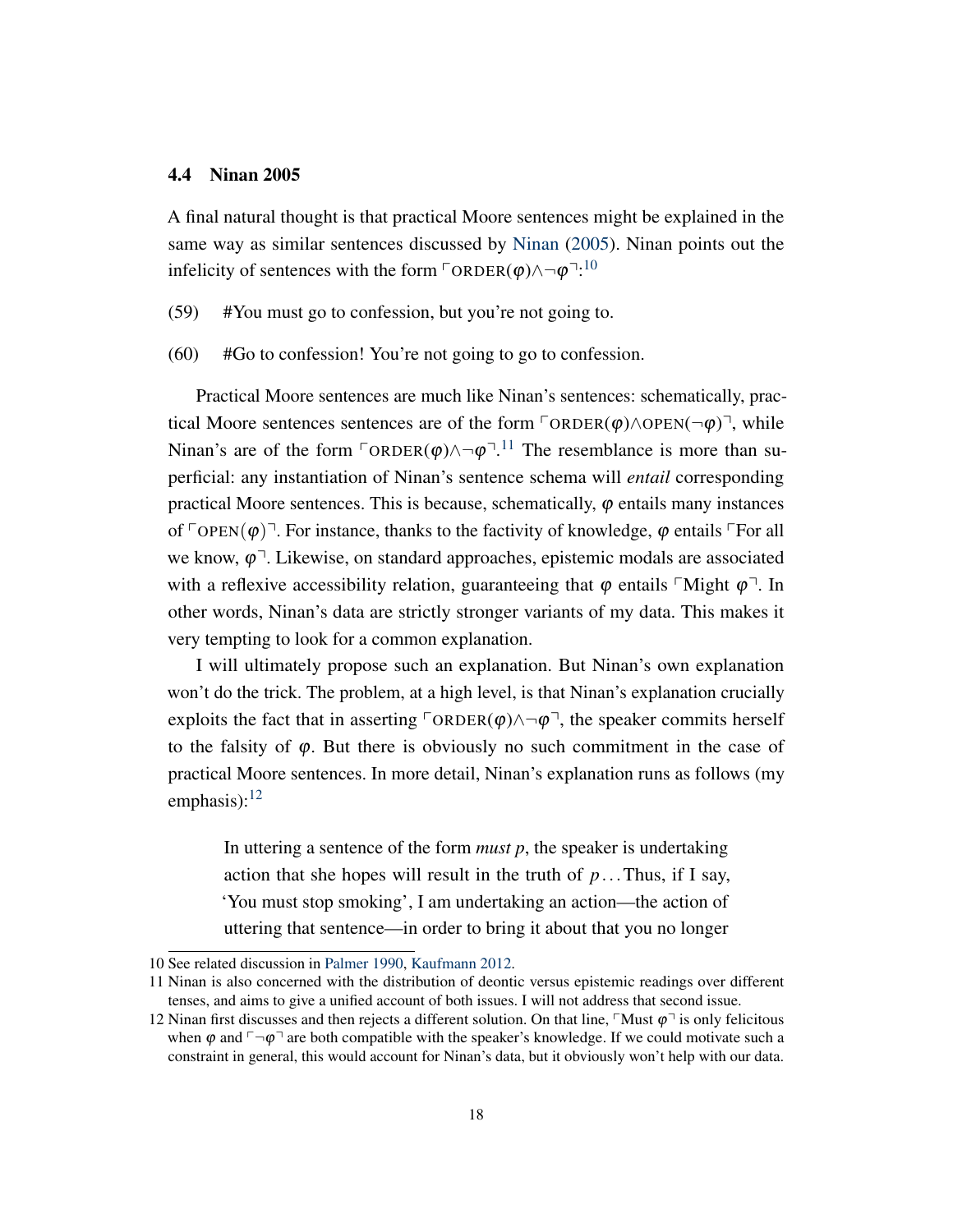smoke. *Ordinarily, it is rational to undertake an action A to achieve some goal G only if one thinks that there is some chance that one will achieve G if one performs A.* So if I say, 'You must stop smoking' in order to get you to stop smoking, I must think there is some chance that you will stop smoking if I tell you to stop. In that case, I don't believe that you won't stop smoking. But if I don't believe that you won't stop smoking, I'm not in a position to say that you won't stop smoking.

In other words, Ninan takes as background a very natural assumption in action theory:<sup>[13](#page-0-3)</sup> if you are trying to bring it about that  $\varphi$ , you must leave it open that  $\varphi$  will happen. So, if you're trying to make someone do  $\varphi$ , you must leave it open that they will do  $\varphi$ ; i.e., you can't believe that they won't do  $\varphi$ . This straightforwardly accounts for the infelicity of  $\ulcorner$ ORDER $(\phi) \land \neg \phi \urcorner$ . But it is clear that this won't account for our data. The issue is that Ninan's explanation depends on the fact that an assertion of  $\ulcorner$ ORDER $(\phi) \land \neg \phi \urcorner$  communicates that the speaker believes that  $\phi$  is false. By contrast, one does *not* have to believe  $\varphi$  is false in order to assert a practical Moore sentence  $\ulcorner$ ORDER $(\phi) \land$ OPEN $(\neg \phi)$ <sup> $\urcorner$ </sup>: one need only believe that there is a *possibility* that  $\varphi$  is false. But *that* is not ruled out by the action theoretic principle which Ninan assumes, which entails that you should not order someone to do something you think *will* not happen, but says nothing to rule out ordering someone to do something that you think *might* not happen. Ninan's account thus does not explain our data.

A natural idea at this point is just to strengthen the action theoretic principle which Ninan takes as background so that it covers our cases. Instead of saying that if you're trying to get someone to do  $\varphi$ , you must leave it open that they'll do  $\varphi$ , we could say that if you're trying to get someone to do  $\varphi$ , you have to believe that they *will* do ϕ. A principle like this would strengthen Ninan's account just enough to cover our data. The problem with this principle is that it is obviously false: cases like the kidnapper case above show that there is nothing wrong with trying to get someone to do  $\varphi$  even when you are not sure they will obey you (and indeed, even when you think there is a rather substantial chance that they will not).

<sup>13</sup> Citing [Bratman](#page-29-8) [1987.](#page-29-8)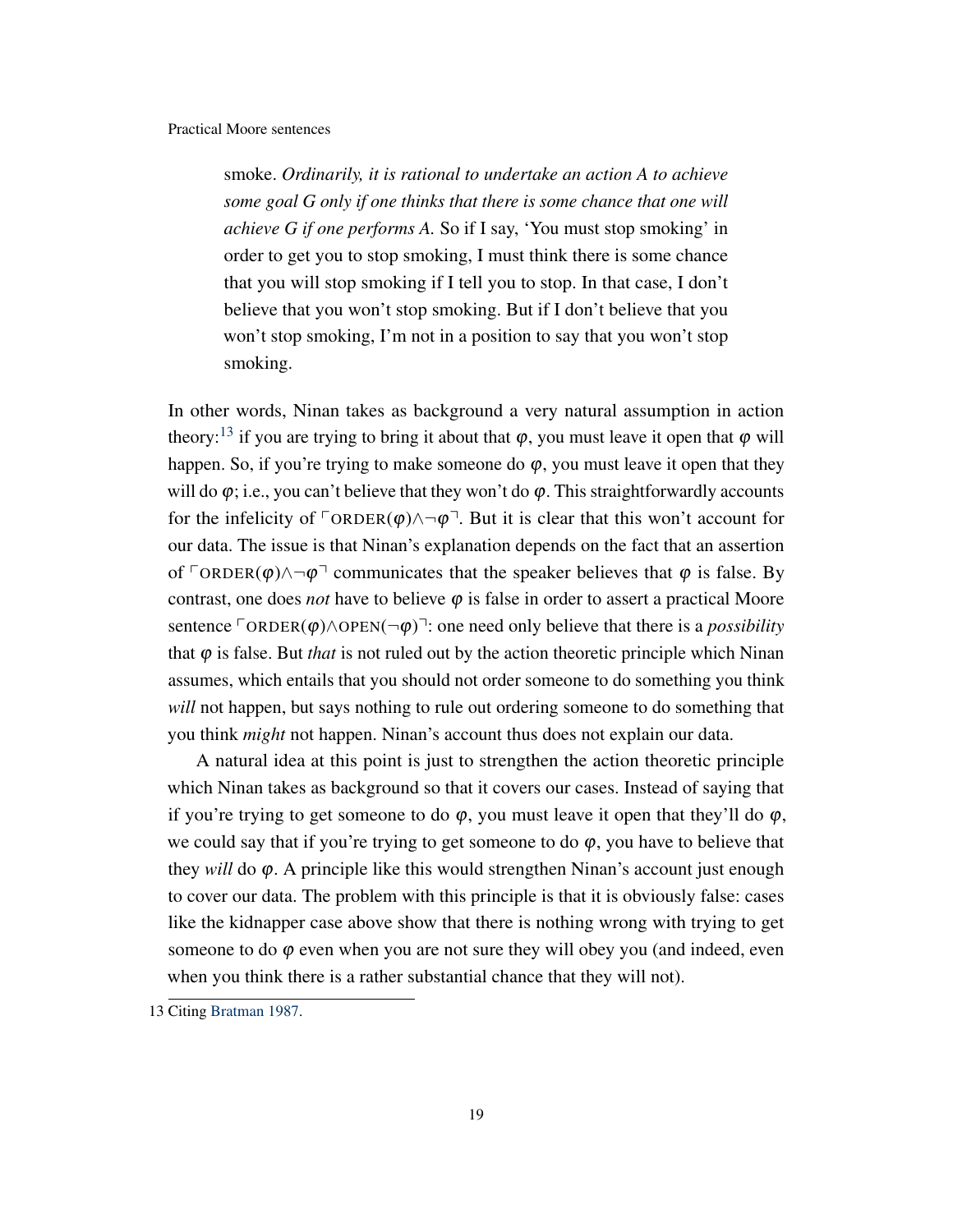In spite of all this, Ninan's sentences seem closely related to our strictly weaker practical Moore sentences. While Ninan's own account does not extend to our cases, it is natural to pursue a unified explanation of them, as I will do presently.

## 5 *Posturing*

Ninan's key principle is one which relates the giving of orders to attitudes: there is something wrong with giving an order to  $\varphi$  if one believes that  $\varphi$  won't obtain. The natural extension of this to account for our data would say that there is something wrong with giving an order to  $\varphi$  unless one believes that  $\varphi$  *will* obtain. This extension, as we have just seen, is implausible. But there is a more plausible extension which relates ordering to certain attitudes, but in a more subtle way, as follows:

*Posturing*: When you order someone to  $\varphi$ , you must act towards them as if you believe that they will  $\varphi$ .

I argue that the lesson of practical Moore sentences is that *Posturing* is true. When you order someone to  $\varphi$ , you need not believe that they will  $\varphi$ , but you must act towards them *as if* you believe they will  $\varphi$ . You cannot show weakness by acknowledging that your order might not be obeyed: you must assume an authoritative position vis-à-vis your command.

Let's see first how *Posturing* accounts for our data. When you assert a practical Moore sentence, you are ordering your addressee to  $\varphi$ . You are also making it clear that you are not confident that  $\varphi$  will happen: you are making it manifest that  $\Box \phi$  remains a live possibility for you, by conjoining your order with a claim of the form  $\lceil$  OPEN( $\neg \phi$ )<sup> $\lceil$ </sup>. So you are failing to act towards your addressee as if you believe  $\varphi$  will obtain. If *Posturing* is true, there is something wrong with your speech act.

*Posturing* also accounts for the contrasts we have seen above between practical Moore sentences and a variety of nearby variants which do not amount to orders. We have seen that close variants on practical Moore sentences which do not amount to orders can be felicitous: this includes variants where a modal is used descriptively or an imperative is used permissively; SHOULD variants; and embedded cases. Since *Posturing* concerns orders in particular, it does not predict there to be anything wrong with these variants—matching observation.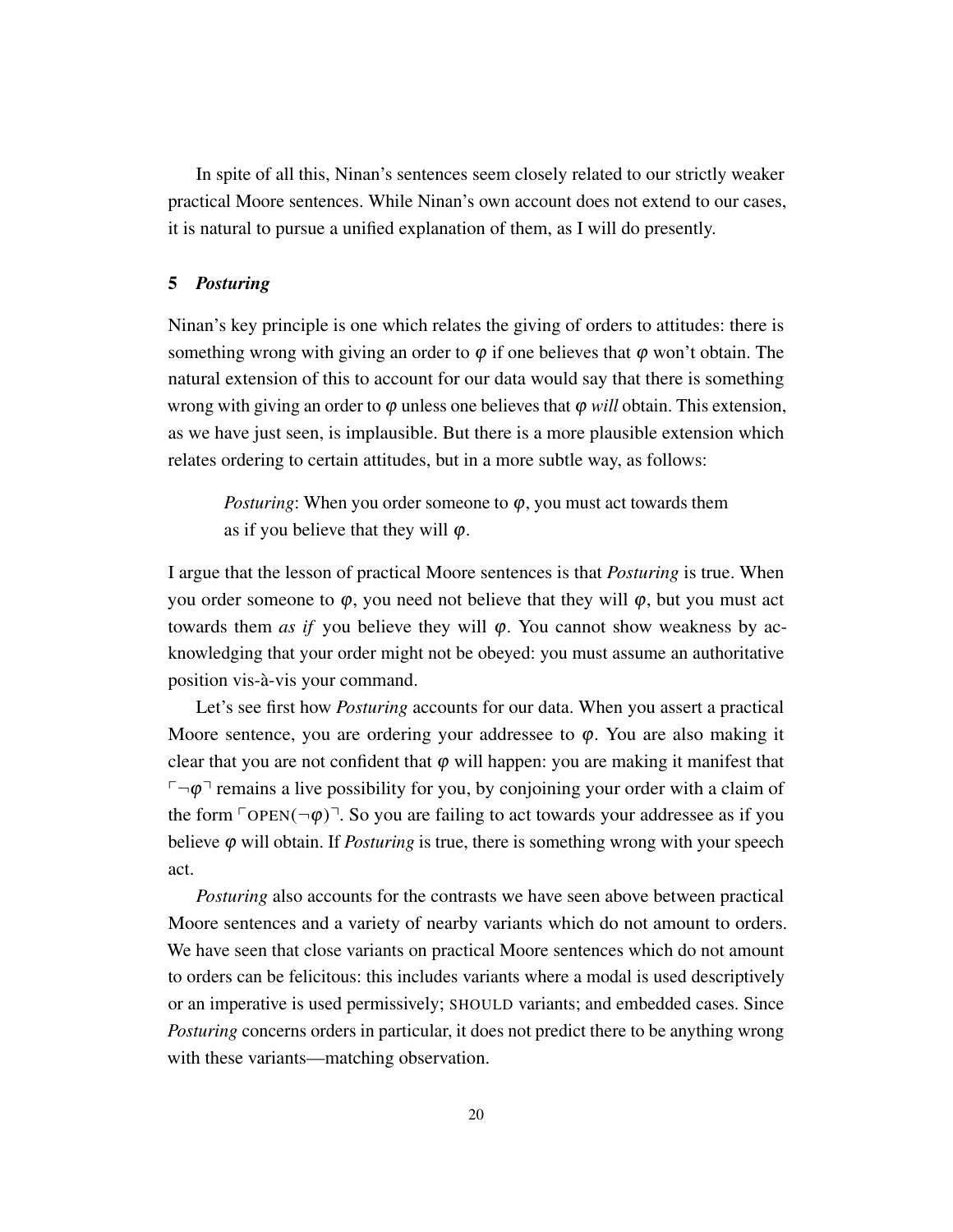And, insofar as it regulates only the speaker's acts *towards the addressee*, *Posturing* also accounts for another contrast we have seen: the fact that it can be fine to order someone to do something and then assert the corresponding OPEN sentence to someone else—say, to oneself or to some third party. As we saw above, the distinctive infelicity of practical Moore sentences arises from ordering someone to do something and then acting *towards that person* as if they might not—just as *Posturing* predicts.

Another contrast which *Posturing* helps account for, brought to my attention by an anonymous referee for this journal, comes from conditional orders. Conditional orders are orders to do something, conditional on some state of affairs obtaining, as in the following: $14$ 

- (61) a. If you visit Sue, tell her I say hi!
	- b. If you visit Sue, you must tell her I say hi!
	- c. If you visit Sue, I order you to tell her I say hi!

Since these are not *unconditional* orders, *Posturing* predicts that they can be felicitous in conjunction with *unconditional* expressions of ignorance about whether the addressee will do the act in question. This seems correct: the sentences in [\(62\)](#page-20-0) seems fine.

- <span id="page-20-0"></span>(62) a. If you visit Sue, tell her I say hi! I don't know whether you will, though, since I'm not sure whether you'll visit her.
	- b. If you visit Sue, you must tell her I say hi! Of course, you might not, because you might not visit her at all.

But it is a natural corollary of *Posturing* that conjoining a conditional order with an expression of uncertainty *conditioned on the same proposition as the order* should be infelicitous. This seems correct, as witnessed by the infelicity of the sentences in [\(63\):](#page-20-1)

<span id="page-20-1"></span>(63) a. #If you visit Sue, tell her I say hi; but if you visit Sue, you might not tell her I say hi!

<sup>14</sup> See [Schwager](#page-30-14) [2006,](#page-30-14) [Kaufmann & Schwager](#page-30-15) [2009,](#page-30-15) [Harris](#page-30-4) [2017](#page-30-4) for recent discussion.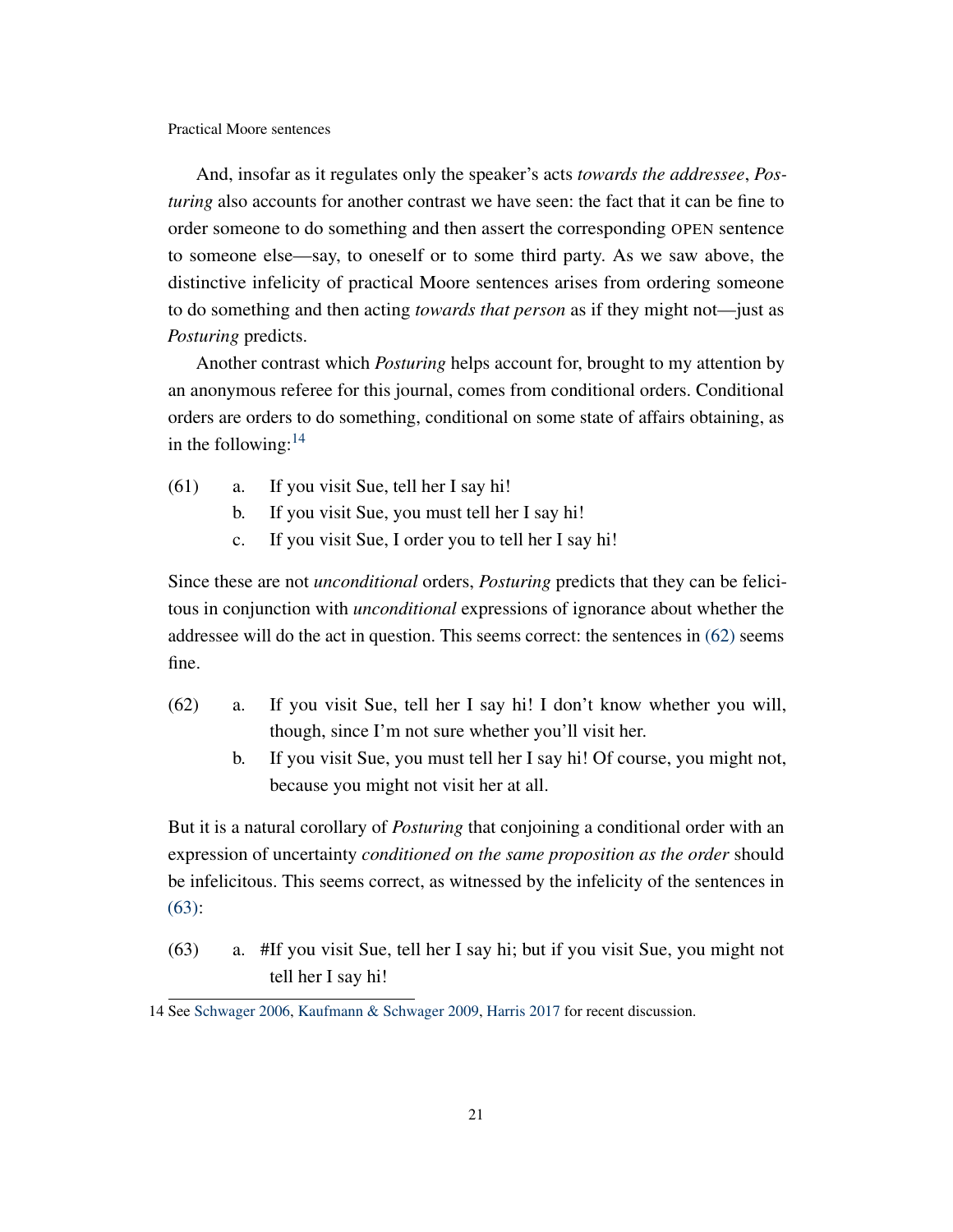b. #If you visit Sue, you must tell her I say hi; but if you visit Sue, you might not tell her I say hi!

Finally, *Posturing* extends immediately to account for Ninan's data. If you assert something of the form  $\ulcorner$ ORDER $(\phi) \land \neg \phi \urcorner$ , you are ordering your interlocutor to do  $\varphi$  while manifestly not acting as if they will. And so, as desired, we have a single explanation of both our data and of Ninan's. (This explanation of Ninan's data is of course consistent with Ninan's; it may well be that both explanations are true, and thus that the infelicity of Ninan's data is overdetermined.)

All this evidence speaks in favor of *Posturing* as an explanation of the infelicity of practical Moore sentences. In the rest of this section, I will say a bit more about the principle at a higher level of abstraction. *Posturing* draws on two strategies which we explored and rejected in [§4.](#page-11-0) The first is the idea that what is wrong with our infelicitous conjunctions is broadly rhetorical: why talk about your uncertainty about whether someone will do something when you're telling them to do it? As we saw above, this idea is too broad: it does not predict the contrast between our order-giving practical Moore sentences and nearby variants which are not used to give orders. The second is the extension of Ninan's action theoretic principle, which, as we saw, would cover our cases but is simply not plausible. *Posturing* makes the rhetorical strategy more discriminating, and grounds it in a more plausible action theoretic principle: what is bad is not giving advice without acting towards your addressee as though you are confident the advice will be followed; what is bad is rather specifically *ordering* your addressee to do  $\varphi$  without acting towards them as though you are confident they will. And the badness has to do with something general about ordering: to acknowledge that your interlocutor might not obey you is to acknowledge that you are in a position of some weakness with respect to your act of ordering. And, it seems, we are disinclined to acknowledge such weakness, even when it is manifestly present—indeed, even when it is mutually acknowledged, as in the kidnapping case. We are obligated, as it were, to put a good face on things, and act as though we are in full control of our interlocutor, even when it is clear that we are not.

*Posturing* is fascinating as a thesis about human psychology, and there is much work to do in situating it within a broader theory of command and authority. I will not try to do much of that work here; my main goal here has been rather to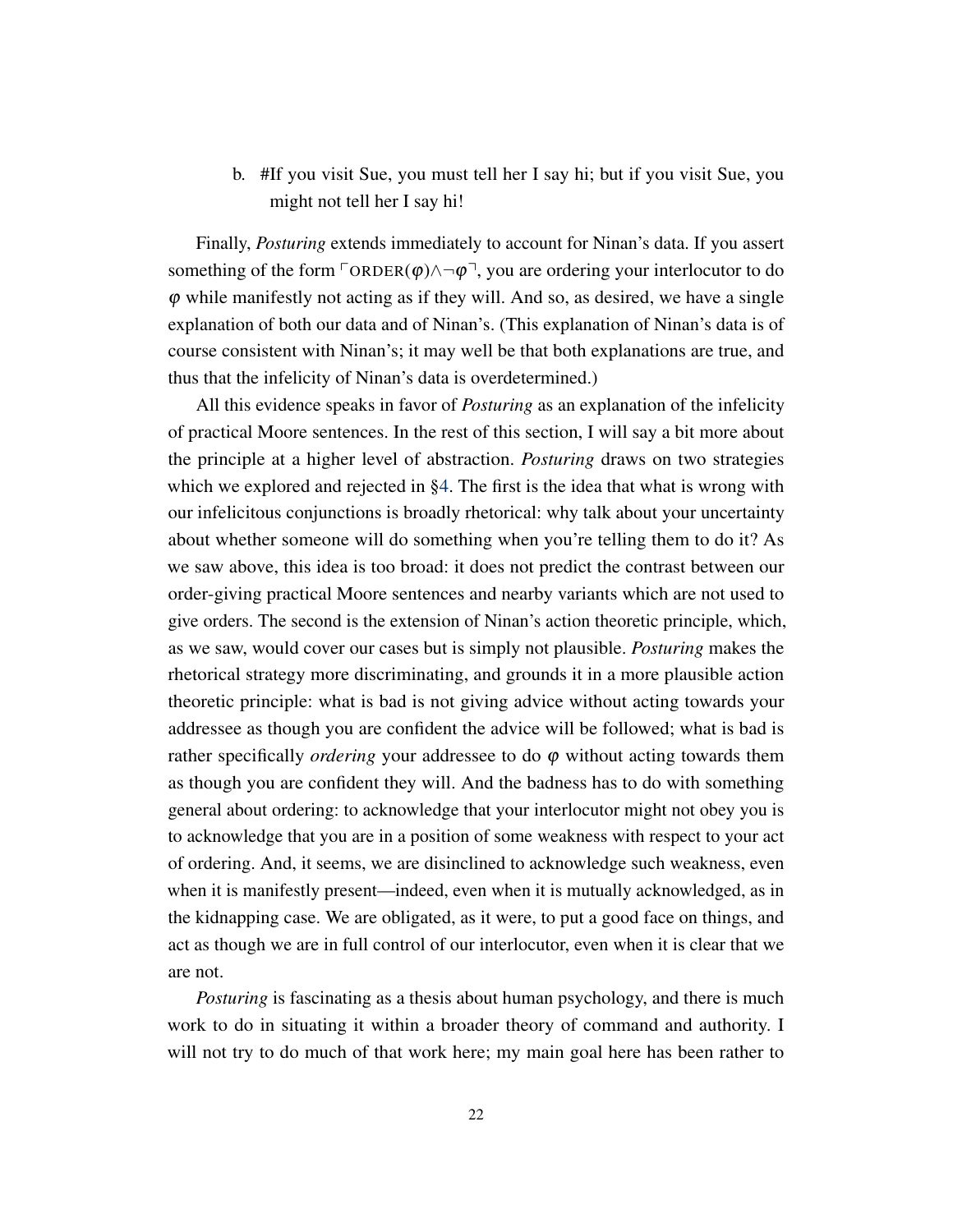explain the puzzle that practical Moore sentences pose, and provide a preliminary solution to that puzzle. I suspect that a full account of *Posturing* will connect it to the way that we think about authority in general, and I will say just a bit about how that connection might look. Consider the following possible explanation of *Posturing*. In the literature on authority, it has been suggested that to fully exercise authority over someone is to give that person practical reasons for action. Here is a characteristic formulation: 'The commander characteristically intends his hearer to take the commander's will instead of his own as a guide to action' [\(Hart](#page-30-16) [1982\)](#page-30-16).<sup>[15](#page-0-3)</sup> And it has been proposed by action theorists that when you intend to do something you must believe you will do it.<sup>[16](#page-0-3)</sup> Putting these thoughts together, it follows that for *A* to fully exercise authority over *B* in ordering *B* to  $\varphi$ , *A* is, essentially, intending that  $\varphi$  happen *via B*'s agency, and thus *A* must believe that  $\varphi$  will happen. Now we have seen that it not plausible that, when you give a command, you must believe it will be obeyed. But a more plausible thought is in the neighborhood: we could say that one can give a command without having *full authority* over one's addressee in the sense just sketched; but that, in giving a command, one must *act as if* one has full authority over one's addressee. Putting all this together, we arrive at *Posturing*: in giving a command to  $\varphi$ , you must act towards your addressee as if you have full authority over them, which in turn requires acting as though you believe they will actualize your intention that they  $\varphi$ .

Every step of this story is controversial, and I will not commit myself to any of it here. I am not sure how much of it I myself believe; in particular, I am skeptical of the principle that if you intend to do something, you must believe you will do it. My goal with this sketch is simply to give a sense of the kind of explanation we might find of *Posturing* by way of a more careful exploration of broad principles in action theory and the theory of authority. Such considerations will help us understand *Posturing*; and, of course, *Posturing* may well help us decide between rival theories of authority and orders, since, if the main argument in this paper is correct, our theory of these will have to account for *Posturing*. [17](#page-0-3)

<sup>15</sup> See also e.g. [Raz](#page-30-17) [1975a,](#page-30-17)[b,](#page-30-18) [1988,](#page-30-19) [Roth](#page-30-20) [2004,](#page-30-20) [Hanser](#page-29-9) [2015](#page-29-9) for related discussion.

<sup>16</sup> See e.g. [Grice](#page-29-10) [1972,](#page-29-10) [Davidson](#page-29-11) [1980,](#page-29-11) [Harman](#page-29-12) [1986,](#page-29-12) [Bratman](#page-29-8) [1987,](#page-29-8) [Velleman](#page-31-4) [1989,](#page-31-4) [Portmore](#page-30-21) [2019](#page-30-21) for arguments in favor and against.

<sup>17</sup> Thanks to Hasan Dindjer and Brendan de Kenessey for very helpful discussion on these points.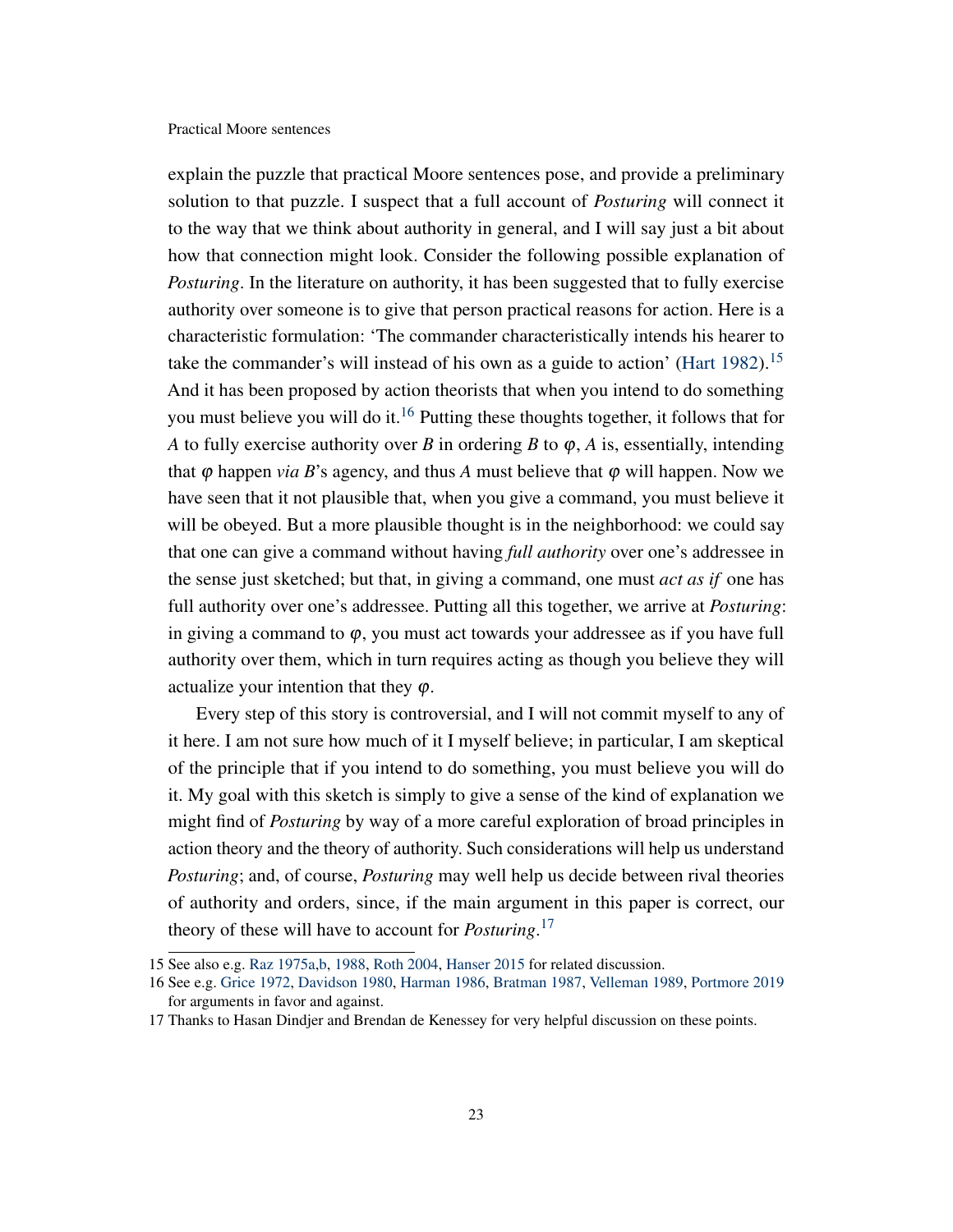This discussion assumes that *Posturing* has a fairly deep psychological foundation. We could alternately imagine it resting on a local, conventional foundation, having to do with the particular way we happen to think about orders. Then violations of *Posturing* would be like an officiant saying 'I now pronounce you man and wife, although I have no legal authority to do so'—a speech act which is in-coherent only because of local and contingent facts about marriage rites.<sup>[18](#page-0-3)</sup> But it strikes me as likely that *Posturing* has a deeper foundation than that. This is because *Posturing* concerns ordering, which—while it surely has diverse attendant conventions in different societies—strikes me as more likely than not to be in itself a cross-linguistically and cross-culturally robust category of speech act (very much unlike, for instance, the speech act of marrying). This raises the question, in turn, of whether *Posturing* obtains across different languages and cultures. I will not try to answer this question. If the answer turns out to be affirmative, however, that would show that certain apparently *rhetorical* rules which might seem elective are, in fact, hardwired. The advice given in *Posturing* might seem like reasonable advice to give someone about how to appear more authoritative; we might even imagine it being backed up by psychological research which shows that people will be more likely to follow your orders if you act towards them as if you are confident that they will. But it strikes me as surprising that something like *Posturing* should be hardwired as a universal requirement on orders. In other words, what we would then have would be something which *prima facie* looks like nothing more than a good rhetorical rule of thumb, but which turned out to be encoded in something like linguistic knowledge. Now, whether or not this actually *is* what we have here is a question which will turn, again, on whether practical Moore sentences strike speakers as infelicitous across different languages and cultures. If it does, it would show that apparently rhetorical rules like *Posturing* can be, to a surprising degree, built into our understanding of language and the nature of certain fundamental speech acts.

# 6 Objections and replies

Before concluding, let me consider a few possible objections to the account I have given.

<sup>18</sup> Thanks to anonymous referee for this journal for this example and for helpful discussion of these issues.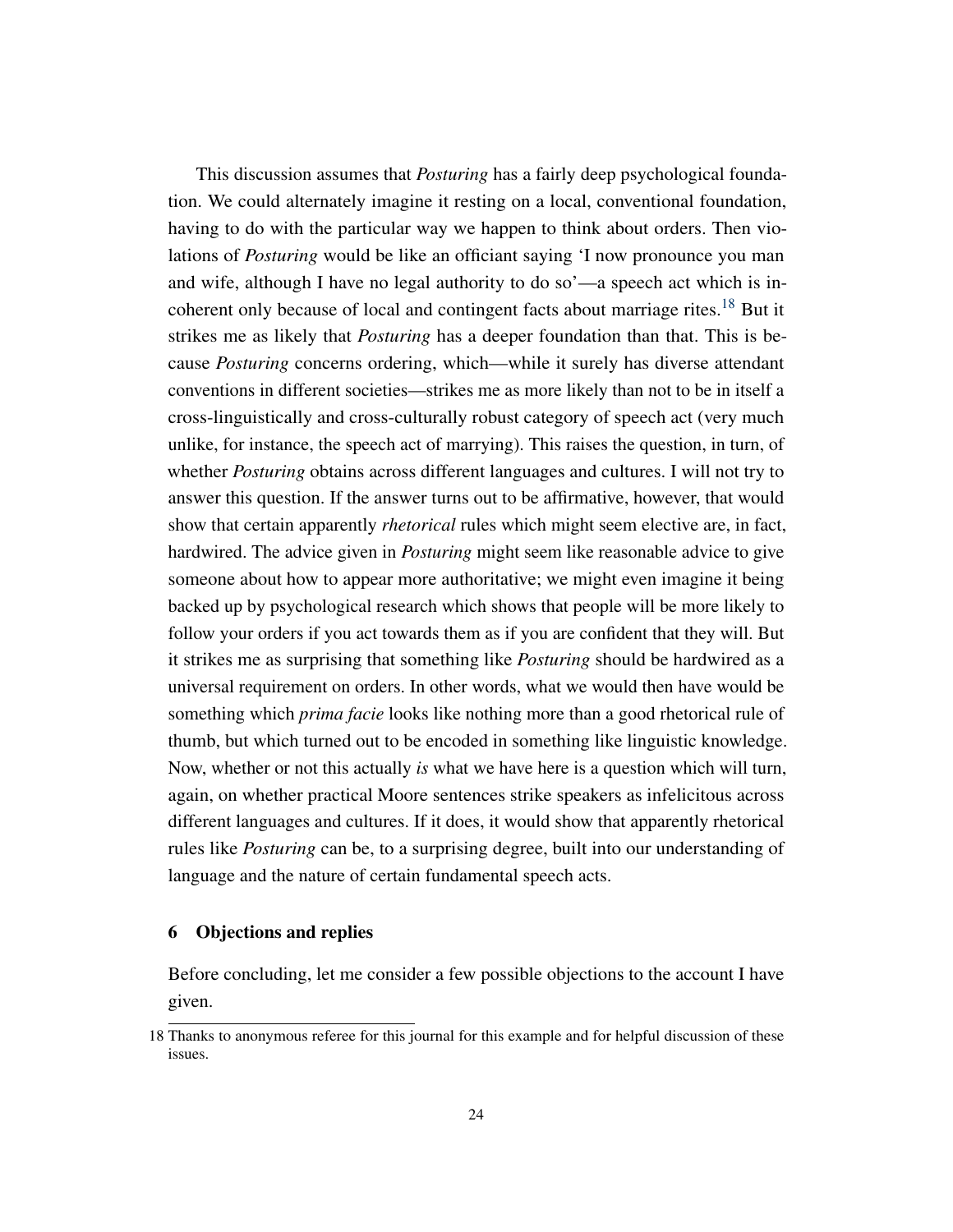# 6.1 Third-personal variants

The first objection comes from third-personal variants on our practical Moore sentences, like (64):

<span id="page-24-0"></span>(64) Liz must turn in her paper on time, but she might not.

What should we say about sentences like  $(64)$ ? The first question to ask is whether such sentences are felicitous. It seems to depend on the context. In contexts where it is clear that the first conjunct in [\(64\)](#page-24-0) is not a command, but simply a description of the requirements that bind Liz, it seems to be felicitous. Suppose that two TAs are speculating on whether Liz will pass the class. One says:

(65) Well, I'm not sure she will. She has to turn her paper in on time, but she might not get it done. Then she would fail.

Here it is clear that the TA is not giving a command to Liz of any kind; she is simply describing the constraints that bind Liz. And in this case, the conjunction in [\(64\)](#page-24-0) sounds perfectly felicitous, in line with our observation at the outset that the infelicity of practical Moore sentences arises from the fact that they are used to give *orders*.

But there are other contexts where [\(64\)](#page-24-0) sounds infelicitous, and these contexts constitute a *prima facie* challenge for our approach. Suppose Sue says [\(64\)](#page-24-0) to her TA, who has asked Sue whether Liz, a chronic procrastinator, can have an extension on her final paper. In that context, [\(64\)](#page-24-0) sounds very odd. This is a *prima facie* challenge for our account. One might think that all orders are second-personal, and thus that [\(64\)](#page-24-0) cannot be an order. In that case, *Posturing* would not have anything to say to explain why [\(64\)](#page-24-0) is infelicitous in the relevant case.

I think what we should say about cases like this is that there are third-personal orders, and that, in the relevant context, [\(64\)](#page-24-0) amounts to exactly that. Although Liz is not present when [\(64\)](#page-24-0) is asserted, it is still reasonable to interpret (64) as an order which requires Liz to turn her paper in on time.<sup>[19](#page-0-3)</sup> If we countenance thirdpersonal orders, as I believe we should, then our account rightly predicts [\(64\)](#page-24-0) will

<sup>19</sup> [Ninan](#page-30-2) [\(2005\)](#page-30-2) advocates a similar reply in response to a parallel objection to his account. The plausibility that there can be third-personal orders seems to me to be increased by the existence of languages which have grammatical imperatives in the third person.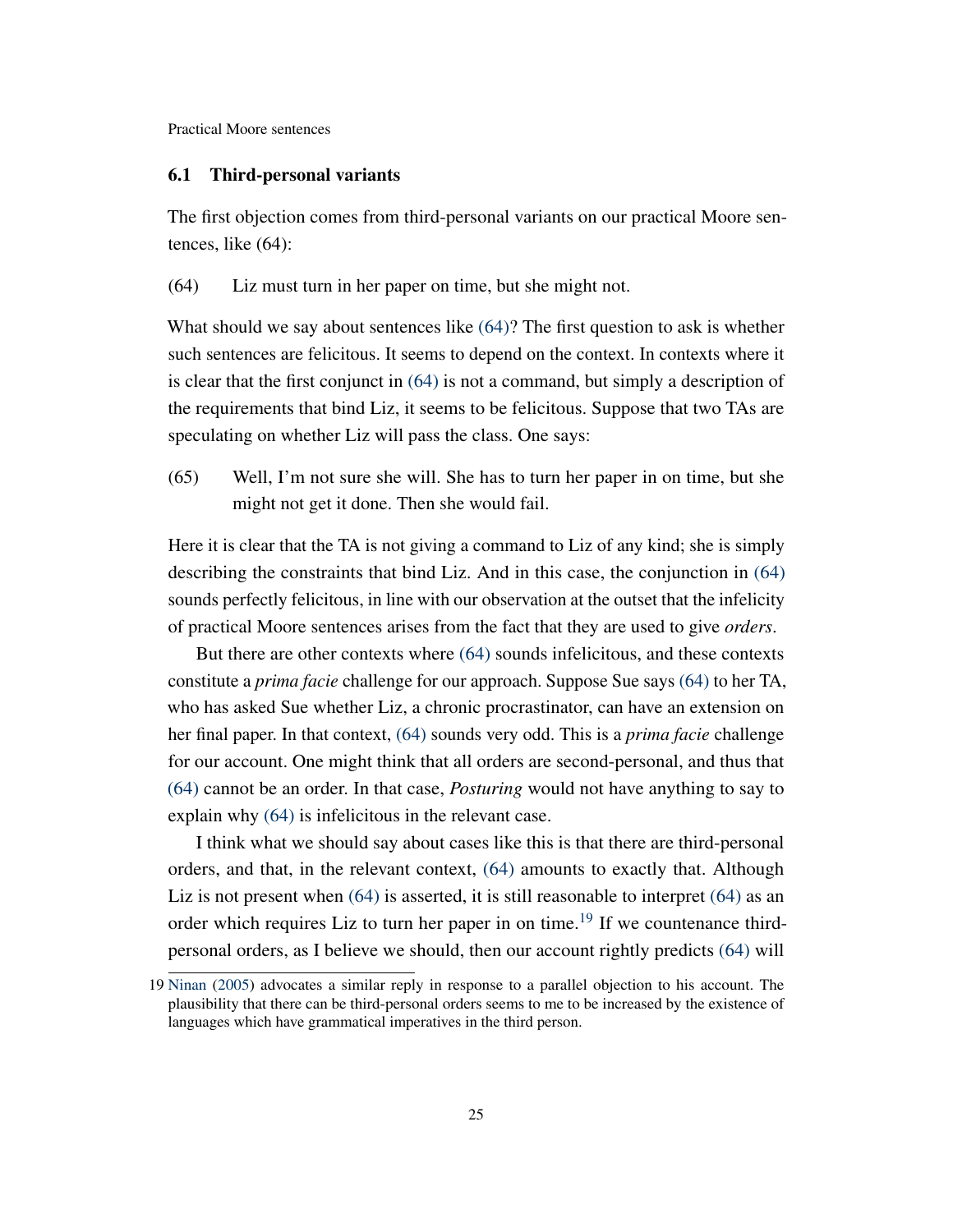be infelicitous in this case; that this is the right account is suggested by the contrast with the first context, where  $(64)$  is clearly not an order, and sounds felicitous.

# 6.2 Embeddings

The account I have given relies essentially on the *speech act* properties of practical Moore sentences. I have adduced a variety of evidence that suggests that this is the right level of explanation. However, if the infelicity of practical Moore sentences persists in embedding environments where they are not (even conditional) orders, that would be a challenge for this kind of approach; conversely, if the infelicity goes away, that would provide support for my account. To see this point, it is useful to compare the parallel situation for Moore sentences: if the standard account of Moore sentences is correct, then the infelicity of Moore sentences will not percolate up to sentences which embed them in entailment-canceling environments. This turns out to be exactly how things work: thus e.g. 'If it's raining and I don't believe it's raining, then I'm being an idiot' is perfectly coherent.

Crucially, as we saw in [§4.3](#page-12-0) above, this is how things work for practical Moore sentences as well: their infelicity does not percolate up to sentences which embed them in entailment-canceling environments. This provides further support for an analysis of the phenomenon at the level of speech acts.

# 6.3 Conditionals

The third objection, suggested to me by Daniel Rothschild, comes from the interplay of orders and conditionals [\(Silk](#page-31-2) [\(2018:](#page-31-2) Fn. 36) discusses similar data). Sentences like the following are felicitous:

<span id="page-25-0"></span>(66) You must turn your paper in on time. If you don't turn it in on time, you'll fail the class.

This is surprising from the point of view of *Posturing* given standard assumptions about indicative conditionals. Indicative conditionals are often taken to entail or presuppose that the speaker leaves open the possibility that the antecedent is true (see [Stalnaker](#page-31-5) [1975,](#page-31-5) [von Fintel](#page-29-13) [1998](#page-29-13) for discussion). On this line,  $\Gamma$ If  $\varphi$ ,  $\psi$ <sup> $\Gamma$ </sup> entails or presupposes  $\ulcorner$  OPEN( $\varphi$ ) $\urcorner$ , which means that [\(66\)](#page-25-0) would license an inference to the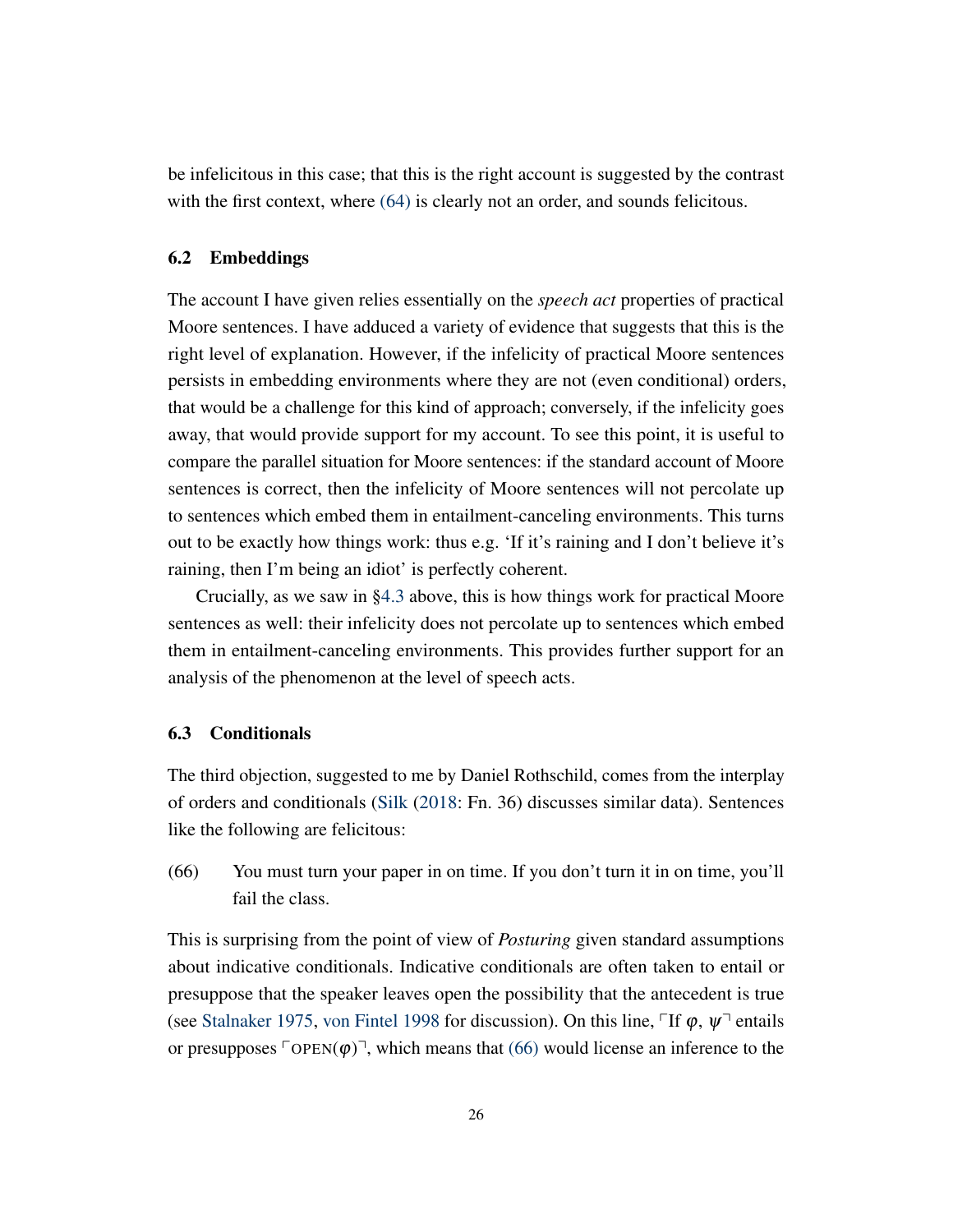practical Moore sentences 'You must turn your paper in on time, but you might not'. But then we would expect [\(66\)](#page-25-0) to be infelicitous, given posturing.<sup>[20](#page-0-3)</sup>

The underlying theoretical issues here are quite complex, but there is a simple way to defuse this objection: by noting the felicity of conditionals like [\(68\).](#page-26-0)

<span id="page-26-0"></span>(68) Liz will turn her paper in on time. [And] if she doesn't, I'll be furious.

If 'If she doesn't [turn her paper in on time], I'll be furious' licensed the inference to 'Liz might not turn her paper in on time', then [\(68\)](#page-26-0) would license the inference to:

<span id="page-26-1"></span>(69) #Liz will turn her paper in on time. [And] she might not turn her paper in on time.

But it clearly does not: [\(69\)](#page-26-1) sounds awful, while [\(68\)](#page-26-0) does not.

This suggests that the usual OPEN inferences of indicative conditionals are somehow blocked in conditionals like the one in [\(68\).](#page-26-0) I do not know of discussion of this phenomenon, and I do not know how to make sense of it. But this observation suffices to defuse the current objection: it looks like conditionals like those in [\(67\)](#page-26-2) do not, for some reason, in general license the inference to the corresponding OPEN sentence. There is interesting variation when we have an explicit future orientation in the antecedent of the conditional: thus for instance [\(70\)](#page-26-3) is substantially worse than [\(68\).](#page-26-0)

<span id="page-26-3"></span>(70) # Liz will turn her paper in on time. If she isn't going to, I'll be furious.

Conditionals like this also clash with the corresponding order:

<span id="page-26-2"></span>(67) #If you don't turn your paper in, you'll fail the class. You must turn your paper in on time!

<sup>20</sup> An interesting feature of these sequences is that they are sensitive to order; thus while [\(66\)](#page-25-0) sounds fine, the reverse order in [\(67\)](#page-26-2) does not:

This may suggest that the felicity of the conjunction in [\(66\)](#page-25-0) is due to something like a mid-sequence context change. But I think this would be mistaken. First, sequences like [\(68\)](#page-26-0) sound fine in either order. Second, as Daniel Rothschild has pointed out to me, there are similar order effects generally when we put an order together with some kind of inducement to do the action; thus compare 'Turn your paper in on time! There's a reward' with 'There's a reward for turning your paper in on time! Turn it in on time!', which is quite weird. I suspect that whatever explains the infelicity of this latter variant also explains the infelicity of [\(67\).](#page-26-2)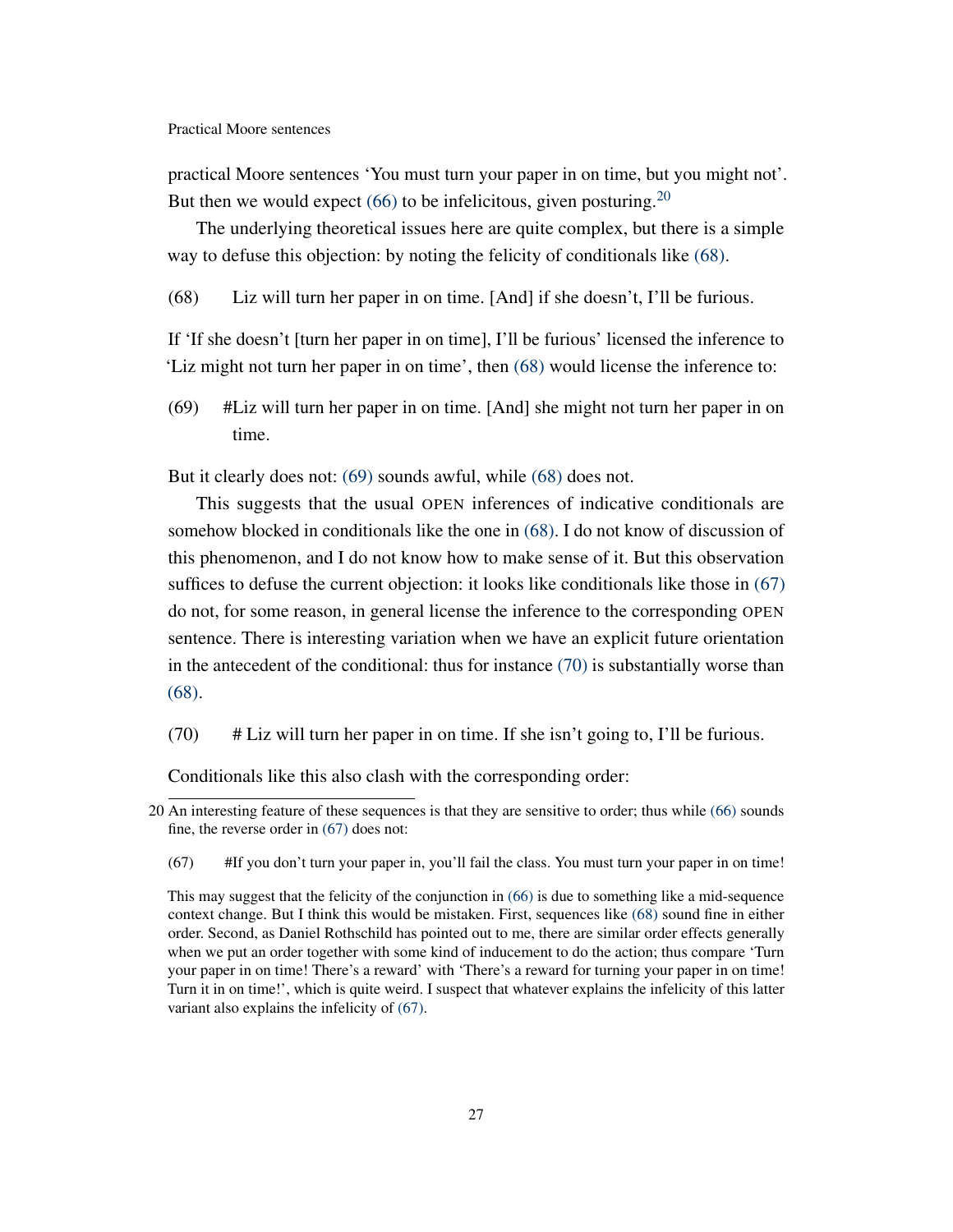(71) #You must turn your paper in on time. If you're not going to, you'll fail the class.

Again, I do not know what to make of this pattern in general. But the fact that the infelicity of  $\ulcorner$ ORDER( $\varphi$ ). If  $\neg \varphi$ ,  $\psi \urcorner$  patterns with the infelicity of  $\ulcorner \varphi$ . If  $\neg \varphi$ ,  $\psi \urcorner$  is exactly in line with the predictions of *Posturing*. [21](#page-0-3)

# 7 Conclusion

I have described a practical analogue of Moore sentences: speech acts in which one gives an order, while acknowledging that one is less than certain that it will be obeyed. The infelicity of practical Moore sentences is surprising. I have offered an account of their infelicity on the basis of the *Posturing* principle, which says that, when you order someone to do something, you must adopt a posture of confidence towards them: you must act towards them as though you are confident that they will comply. This explains the infelicity of practical Moore sentences, while accounting for the fact that close variants which do not amount to orders do not exhibit the same infelicity. If this account is correct, it is a striking fact which may teach us about the norms governing authority and action, as well as about the ways that these norms are cognitively encoded.

My discussion here has been necessarily preliminary. Further exploration of the data; of alternate possible solutions; and of the foundations of my proposed solution are in order. We should, for instance, explore whether we find evidence for *Posturing* in other linguistic contexts.<sup>[22](#page-0-3)</sup> We should also look for evidence in non-linguistic domains. *Posturing* is not a specifically linguistic norm, and so, if it is correct, we

<sup>21</sup> A similar sort of worry, raised by Hasan Dindjer (p.c.), comes from orders combined with questions. 'You must close the door! Will you?' If questions are appropriate only when the speaker does not know the answer, these pose a problem for *Posturing*. I am inclined to think, however, that in this case, the question 'Will you?' is not in the first instance expressing ignorance but rather is seeking verbal consent to the order.

<sup>22</sup> As a referee for this journal helpfully points out, *Posturing* predicts in particular that speech acts which give an order and express the corresponding OPEN sentence will generally be infelicitous, even if the order is given using language which is not canonically used to give orders. For instance, following that referee's suggestion, consider a context where it is accepted that any claim made with a weak necessity will be treated as an order. In such a context, *Posturing* predicts that a sentence like [\(72\)](#page-27-0) will be infelicitous:

<span id="page-27-0"></span><sup>(72)</sup> You should close the door, but you might not.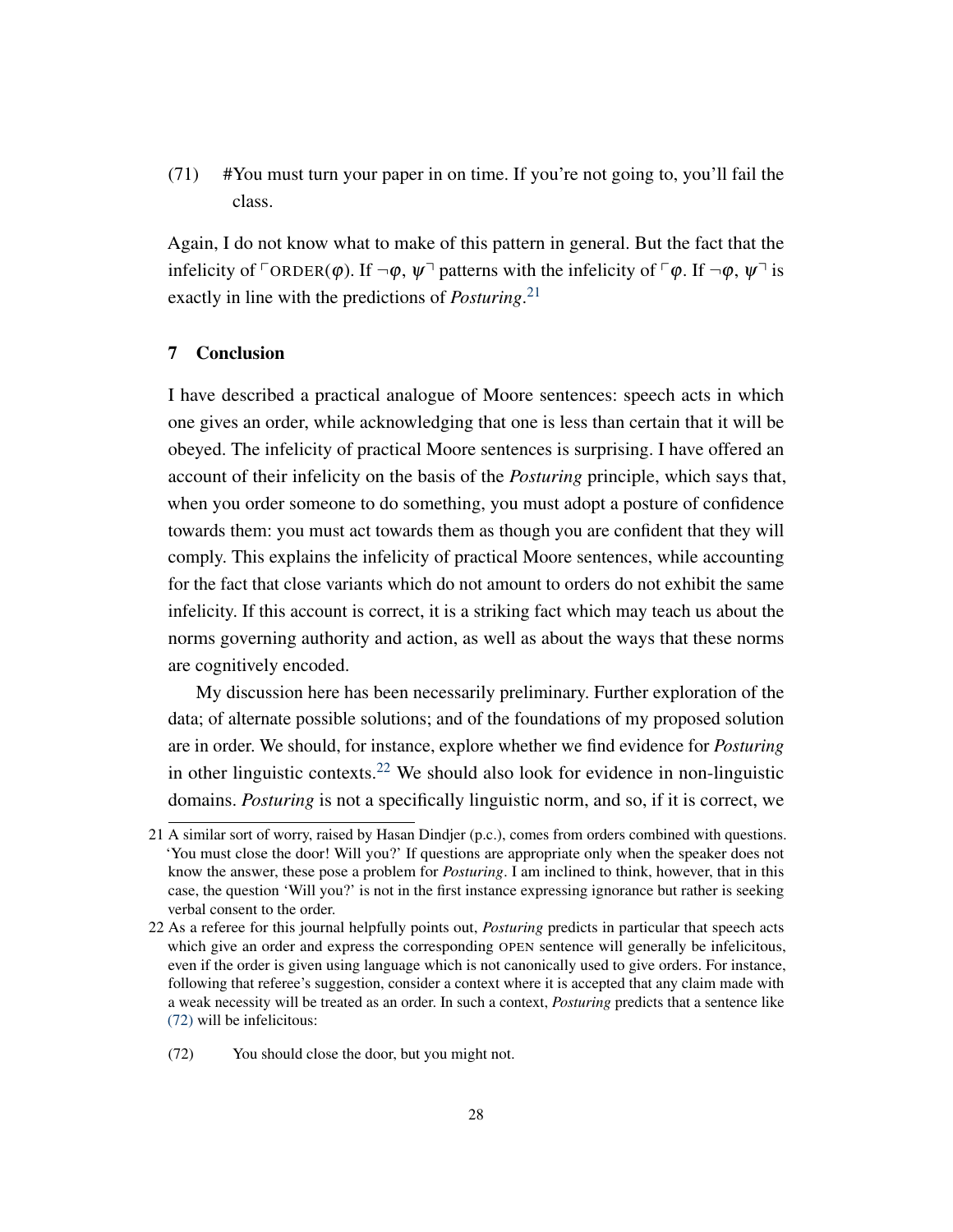should find evidence for it beyond the linguistic domain: in particular, *Posturing* predicts that giving an order and then acting non-verbally in a way that makes it clear to your addressee that you leave it open that you will not be obeyed will be felt to be strange. If this prediction were not borne out, then we would have to conclude that in place of *Posturing* we need a more specifically *linguistic* norm. Settling this question will, in turn, help determine what kind of foundation we should seek for the relevant norm—whether I have been right to tentatively suggest that the foundation lies in the nature of authority and ordering broadly speaking, or whether instead we should look for a more narrowly linguistic explanation.

We should, finally, explore the ramifications of *Posturing* for broader questions about the norms governing speech acts. To give a sense of the kind of light *Posturing* might shed here, consider the following puzzle. It is commonly accepted that one should know, or at least believe, what one asserts. A norm of this kind can be motivated on the basis of Moore sentences like those we saw at the outset. But there are variants of Moore sentences which sound equally bad, but are not explained by such norms, like [\(74\):](#page-28-0)

## <span id="page-28-0"></span>(74) #It's raining, but I'm not absolutely certain that it's raining.

The infelicity of [\(74\)](#page-28-0) is not explained straightforwardly by a knowledge or belief norm on assertion, since a speaker can believe, and indeed know, [\(74\)](#page-28-0) (provided that knowledge does not require absolute certainty). [\(74\)](#page-28-0) *would* be explained by a norm which said one must *know with absolutely certainty* whatever one asserts. But it is intuitively clear there is no such norm: one can assert in the absence of absolute certainty. *Posturing* may offer a helpful lens through which to understand this situation. Perhaps what is required here is not that you know with certainty what you assert, but rather that you *act as if* you do—which would be far more plausible than a norm which says you must know with certainty what you assert, and which would account for the infelicity of [\(74\).](#page-28-0) There thus may be a whole bevy of norms

I find it hard to fix clearly on intuitions about sentences like [\(72\)](#page-27-0) in the relevant context. One way to argue that the prediction of *Posturing* here is correct is that if we add some material making explicit that [\(72\)](#page-27-0) is an order, it becomes more clearly infelicitous:

<sup>(73)</sup> #You should close the door (and don't forget: that's an order!), but you might not.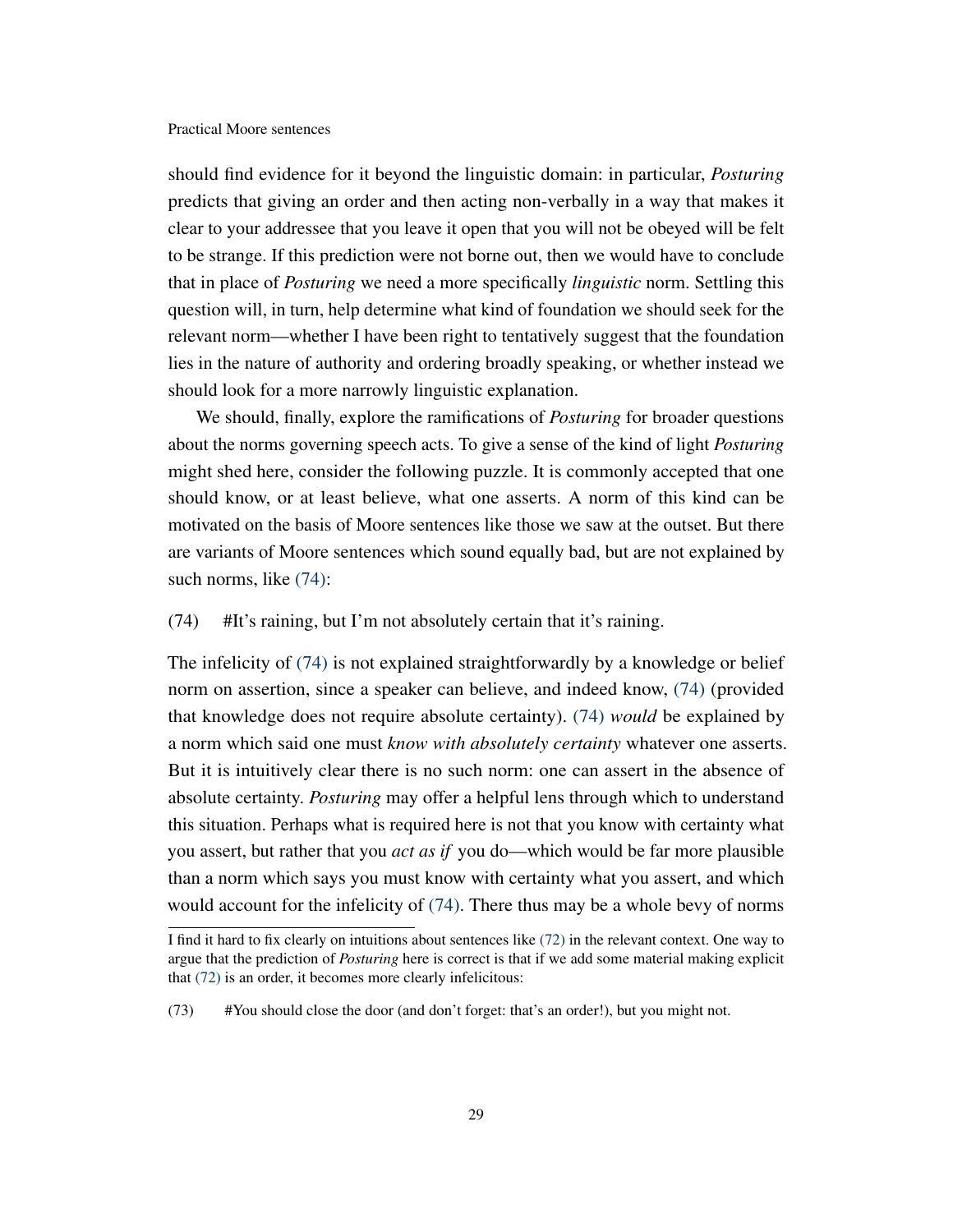which, like *Posturing*, require not that one have a certain cognitive relation towards a content but rather that one act *as if* one has that cognitive relation.<sup>[23](#page-0-3)</sup>

### References

- <span id="page-29-6"></span>Aloni, Maria. 2000. Conceptual covers in dynamic semantics. In Lawrence Cavedon, Patrick Blackburn, Nick Braisby & Atsushi Shimojima (eds.), *Logic, language and computation*, vol. III, 23–48. Stanford, CA: CSLI: Language and Computation.
- <span id="page-29-8"></span>Bratman, Michael. 1987. *Intention, plans, and practical reason*. Cambridge, MA: Harvard University Press.
- <span id="page-29-2"></span>Coates, J. 1983. *The semantics of modal auxiliaries*. London and Canberra: Croom Helm.
- <span id="page-29-1"></span>Condoravdi, Cleo & Sven Lauer. 2012. Imperatives: meaning and illocutionary force. In Christopher Piñón (ed.), *Empirical issues in syntax and semantics*, vol. 9, 37–58.
- <span id="page-29-11"></span>Davidson, Donald. 1980. Intending. In *Essays on actions and events*, Oxford: Oxford University Press.
- <span id="page-29-7"></span>Dorr, Cian & John Hawthorne. 2013. Embedding epistemic modals. *Mind* 122(488). 867–913. [http://dx.doi.org/10.1093/mind/fzt091.](http://dx.doi.org/10.1093/mind/fzt091)
- <span id="page-29-13"></span>von Fintel, Kai. 1998. The presupposition of subjunctive conditionals. In Orin Percus & Uli Sauerland (eds.), *The interpretive tract*, vol. 25, 29–44. Cambridge, Massachusetts: MIT Working Papers in Linguistics. [https://philpapers.org/rec/VONTPO-2.](https://philpapers.org/rec/VONTPO-2)
- <span id="page-29-3"></span>von Fintel, Kai & Sabine Iatridou. 2008. How to say 'ought' in foreign: The composition of weak necessity modals. In J. Guéron & J. Lecarme (eds.), *Time and modality*, 115–141. Springer.
- <span id="page-29-4"></span>von Fintel, Kai & Sabine Iatridou. 2017. A modest proposal for the meaning of imperatives. In Ana Arregui, María Luisa Rivero & Andrés Salanova (eds.), *Modality across syntactic categories*, Oxford University Press. [http://dx.doi.org/10.1093/acprof:](http://dx.doi.org/10.1093/acprof:oso/9780198718208.003.0013) [oso/9780198718208.003.0013.](http://dx.doi.org/10.1093/acprof:oso/9780198718208.003.0013)
- <span id="page-29-0"></span>Frank, Annette. 1996. *Context dependence in modal constructions*: Universität Stuttgart dissertation.
- <span id="page-29-10"></span>Grice, H. Paul. 1972. Intention and uncertainty. In *Proceedings of the British Academy*, vol. 57, 263–279.
- <span id="page-29-5"></span>Groenendijk, Jeroen, Martin Stokhof & Frank Veltman. 1996. Coreference and modality. In Shalom Lappin (ed.), *Handbook of contemporary semantic theory*, 179–216. Oxford: Blackwell.
- <span id="page-29-9"></span>Hanser, Matthew. 2015. Doing another's bidding. In George Pavlokos & Veronica Rodriguez-Blanco (eds.), *Reasons and intentions in law and practical agency*, 95–120. Cambridge University Press.
- <span id="page-29-12"></span>Harman, Gilbert. 1986. *Change in view*. Cambridge, MA: MIT Press.

<sup>23</sup> Thanks to Daniel Rothschild for suggesting this possibility.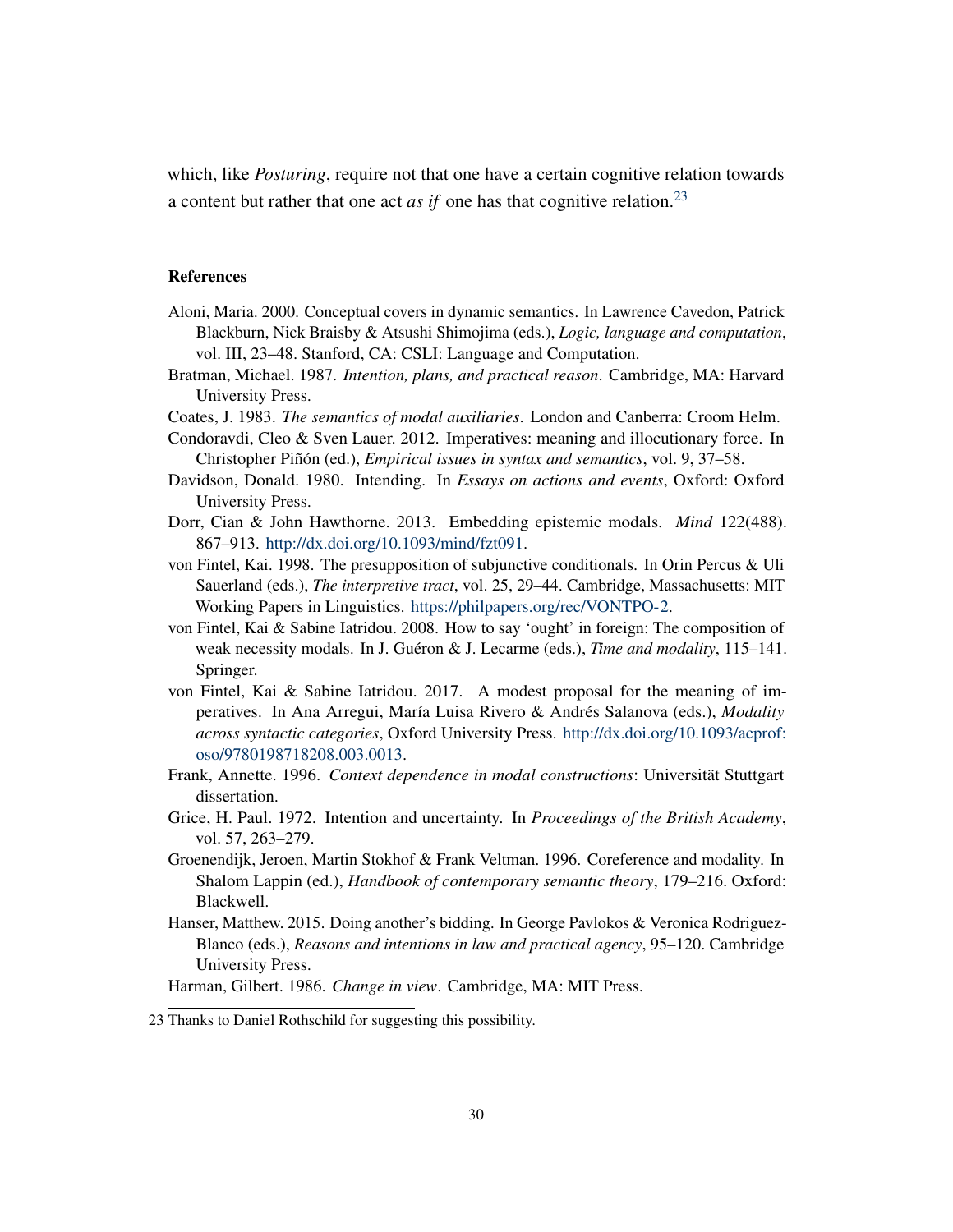- <span id="page-30-4"></span>Harris, Daniel W. 2017. Imperatives and intention-based semantics. [https://semanticsarchive.](https://semanticsarchive.net/Archive/mFiNjhmN/DanielWHarris-ImperativesAndIntentionBasedSemantics.pdf) [net/Archive/mFiNjhmN/DanielWHarris-ImperativesAndIntentionBasedSemantics.](https://semanticsarchive.net/Archive/mFiNjhmN/DanielWHarris-ImperativesAndIntentionBasedSemantics.pdf) [pdf.](https://semanticsarchive.net/Archive/mFiNjhmN/DanielWHarris-ImperativesAndIntentionBasedSemantics.pdf) Manuscript, Hunter College.
- <span id="page-30-16"></span>Hart, H.L.A. 1982. *Essays on Bentham: Jurisprudence and political philosophy*. Oxford University Press.
- <span id="page-30-1"></span>Hintikka, Jaakko. 1962. *Knowledge and belief: An introduction to the logic of two notions*. Ithaca, NY: Cornell University Press.
- <span id="page-30-6"></span>Kamp, Hans. 1973. Free choice permission. In *Proceedings of the Aristotelian Society*, vol. 74, 57–74.
- <span id="page-30-3"></span>Kaufmann, Magdalena. 2012. Interpreting imperatives. In *Studies in linguistics and philosophy*, vol. 88, New York: Springer.
- <span id="page-30-15"></span>Kaufmann, Stefan & Magdalena Schwager. 2009. A unified analysis of conditional imperatives. In Ed Cormany, Satoshi Ito & David Lutz (eds.), *Semantics and Linguistic Theory (SALT)*, vol. 19, 239–256.
- <span id="page-30-11"></span>Knobe, Joshua & Zoltán Gendler Szabó. 2013. Modals with a Taste of the Deontic. *Semantics and Pragmatics* 6(1). 1–42. [http://dx.doi.org/10.3765/sp.6.1.](http://dx.doi.org/10.3765/sp.6.1)
- <span id="page-30-5"></span>Leech, G. 1971. *Meaning and the English verb*. Harlow, UK: Longman.
- <span id="page-30-8"></span>Lewis, David. 1979. Scorekeeping in a language game. *Journal of Philosophical Logic* 8(1). 339–359.
- <span id="page-30-10"></span>Mandelkern, Matthew. 2019. Bounded modality. *The Philosophical Review* 128(1). 1–61. [http://dx.doi.org/10.1215/00318108-7213001.](http://dx.doi.org/10.1215/00318108-7213001)
- <span id="page-30-0"></span>Moore, G.E. 1942. A reply to my critics. In P.A. Schilpp (ed.), *The philosophy of G.E. Moore*, Evanston, IL: Northwestern University.
- <span id="page-30-2"></span>Ninan, Dilip. 2005. Two puzzles about deontic necessity. In J. Gajewski, V. Hacquard, B. Nickel & S. Yalcin (eds.), *New work on modality*, vol. 51, 149–178. MIT Working Papers in Linguistics.
- <span id="page-30-9"></span>Ninan, Dilip. 2018. Quantification and epistemic modality. *The Philosophical Review* 127(2). 433–485. [http://dx.doi.org/10.1215/00318108-6973010.](http://dx.doi.org/10.1215/00318108-6973010)
- <span id="page-30-7"></span>Palmer, F. 1986. *Mood and modality*. Cambridge, UK: Cambridge University Press.
- <span id="page-30-13"></span>Palmer, F. R. 1990. *Modality and the English modals*. New York: Longman.
- <span id="page-30-12"></span>Phillips, Jonathan & Joshua Knobe. 2018. The psychological representation of modality. *Mind and Language* 33(1). 65–94. [http://dx.doi.org/10.1111/mila.12165.](http://dx.doi.org/10.1111/mila.12165)
- <span id="page-30-21"></span><span id="page-30-17"></span>Portmore, Douglas W. 2019. *Opting for the best*. Oxford: Oxford University Press.
- Raz, Joseph. 1975a. *Practical reason and norms*. Oxford University Press.
- <span id="page-30-18"></span>Raz, Joseph. 1975b. Reasons for action, decisions and norms. *Mind* 84(336). 481–499.
- <span id="page-30-19"></span>Raz, Joseph. 1988. The justification of authority. In *The morality of freedom*, 38–69. Oxford University Press.
- <span id="page-30-20"></span>Roth, Abraham Sesshu. 2004. Shared agency and contralateral commitments. *The Philosophical Review* 113(3). 359–410. [http://dx.doi.org/10.1215/00318108-113-3-359.](http://dx.doi.org/10.1215/00318108-113-3-359)
- <span id="page-30-14"></span>Schwager, Magdalena. 2006. Conditionalized imperatives. In C. Tancredi, M. Kanazawa, I. Imani & K. Kusumoto (eds.), *Semantics and Linguistic Theory (SALT)*, vol. 16, 241–258.